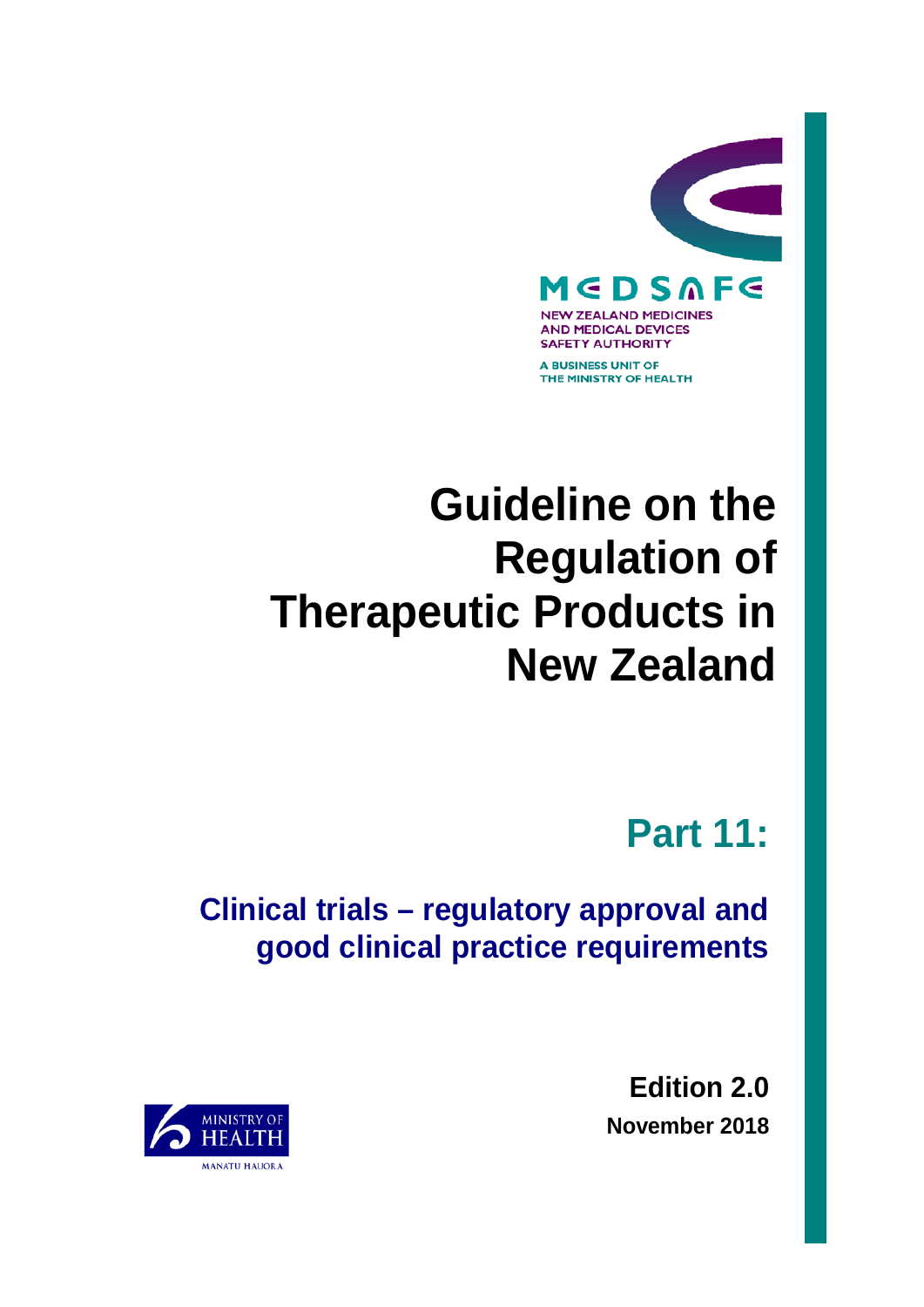## **Contents**

| <b>Section 1:</b> |       |                                                                                                        |  |
|-------------------|-------|--------------------------------------------------------------------------------------------------------|--|
|                   |       |                                                                                                        |  |
|                   |       |                                                                                                        |  |
| <b>Section 2:</b> |       |                                                                                                        |  |
|                   |       | 2.1 Requirement for approval of a clinical trial under Section 30 of the Medicines Act 1981 6          |  |
| $2.2^{\circ}$     |       |                                                                                                        |  |
|                   |       |                                                                                                        |  |
| 2.4               |       |                                                                                                        |  |
| 2.5               |       |                                                                                                        |  |
| 2.6               |       |                                                                                                        |  |
|                   |       |                                                                                                        |  |
| <b>Section 3:</b> |       | Application for Approval of a Clinical Trial under Section 30 of the Medicines Act  11                 |  |
|                   |       |                                                                                                        |  |
|                   |       |                                                                                                        |  |
|                   |       |                                                                                                        |  |
|                   | 3.3.1 |                                                                                                        |  |
|                   |       |                                                                                                        |  |
|                   |       |                                                                                                        |  |
|                   | 3.5.1 |                                                                                                        |  |
|                   |       |                                                                                                        |  |
|                   |       |                                                                                                        |  |
|                   |       |                                                                                                        |  |
|                   |       |                                                                                                        |  |
|                   |       |                                                                                                        |  |
|                   |       | 4.3 Applicant responsibilities relating to trials being conducted at notified clinical trial sites  16 |  |
| <b>Section 5:</b> |       |                                                                                                        |  |
|                   |       |                                                                                                        |  |
|                   |       |                                                                                                        |  |
|                   | 5.2.1 |                                                                                                        |  |
|                   | 5.2.2 |                                                                                                        |  |
|                   | 5.2.3 |                                                                                                        |  |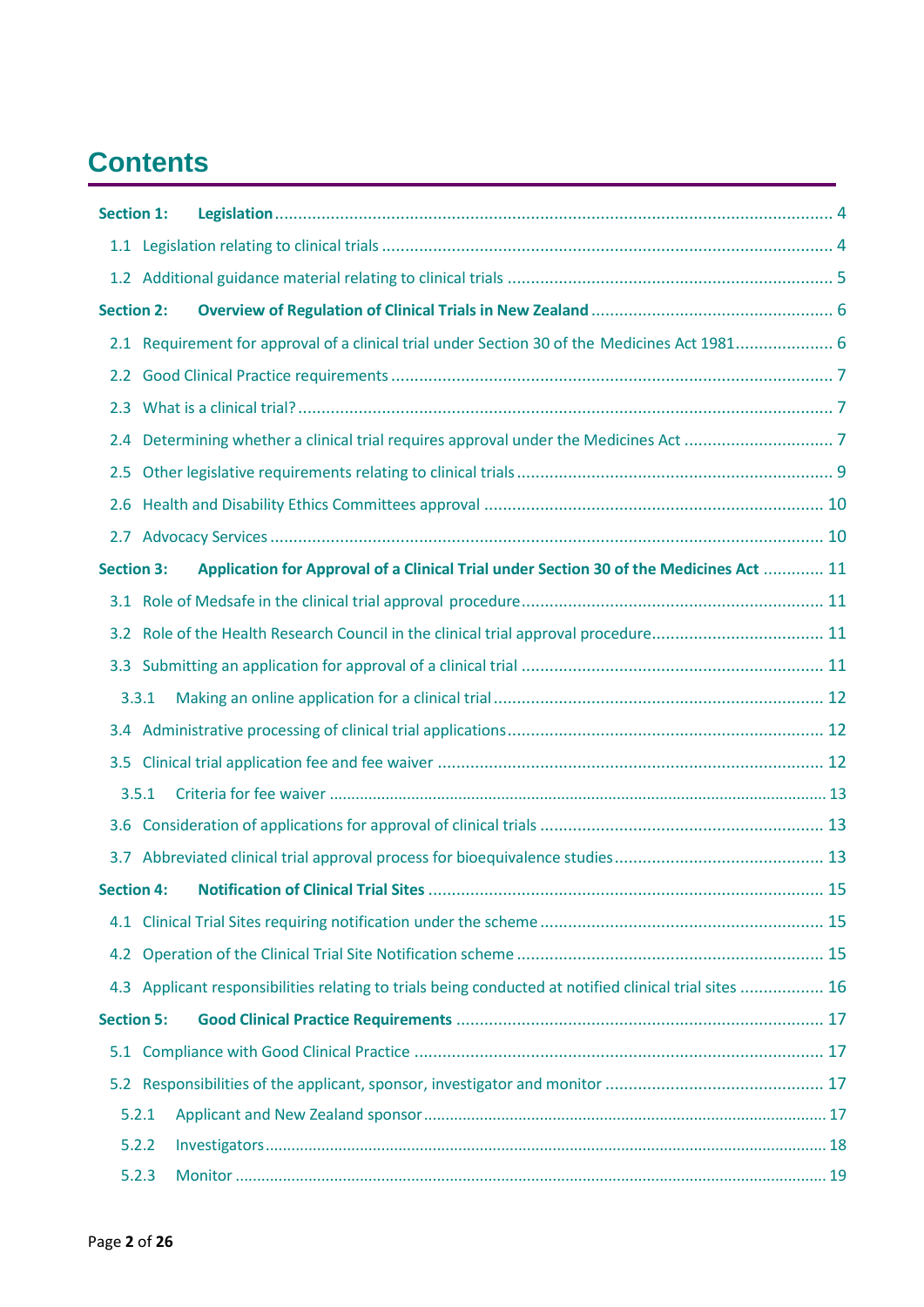| 5.3.1             |       |                                                                                                         |  |  |  |
|-------------------|-------|---------------------------------------------------------------------------------------------------------|--|--|--|
|                   | 5.3.2 |                                                                                                         |  |  |  |
| <b>Section 6:</b> |       |                                                                                                         |  |  |  |
|                   |       |                                                                                                         |  |  |  |
| 6.2               |       |                                                                                                         |  |  |  |
| 6.3               |       |                                                                                                         |  |  |  |
| 6.4               |       | Expedited reporting of suspected unexpected serious adverse reactions (SUSARs)  22                      |  |  |  |
| 6.5               |       |                                                                                                         |  |  |  |
|                   |       |                                                                                                         |  |  |  |
|                   | 6.6.1 |                                                                                                         |  |  |  |
|                   | 6.6.2 |                                                                                                         |  |  |  |
|                   | 6.6.3 |                                                                                                         |  |  |  |
|                   |       | 6.7 How to submit changes to clinical trials, adverse reaction reports and study reports to Medsafe  24 |  |  |  |
|                   |       | Appendix 1 - Essential documents to be submitted with a Clinical Trial application and to support       |  |  |  |
| A1.1              |       |                                                                                                         |  |  |  |
| A1.2              |       |                                                                                                         |  |  |  |
| A1.3              |       | A minimum list of documents which should be submitted after the trial has completed in New              |  |  |  |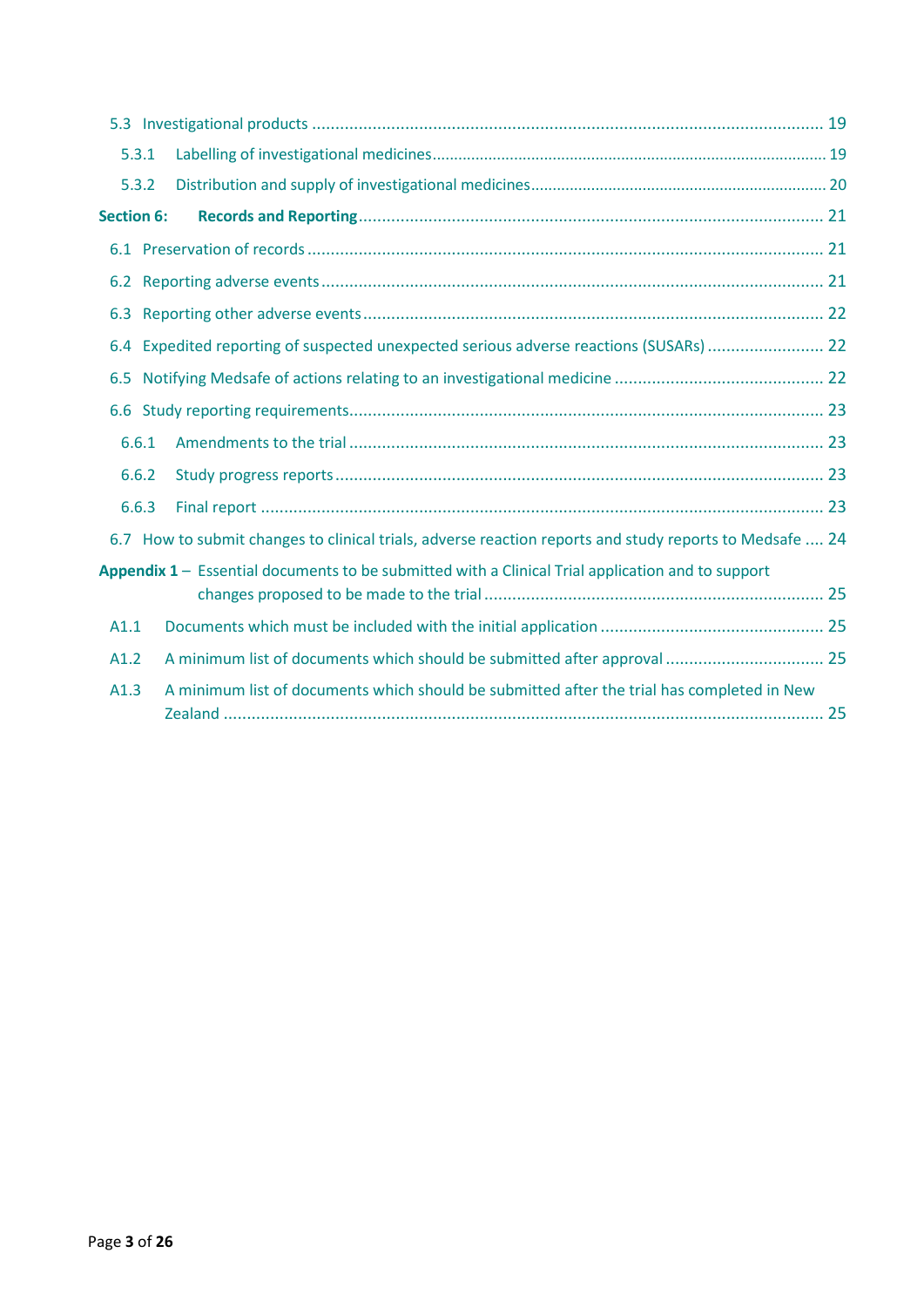### <span id="page-3-0"></span>**Section 1: Legislation**

#### **Section summary**

This section identifies the legislation and other guidelines to be read in conjunction with Part 11 of the regulatory guideline.

### <span id="page-3-1"></span>**1.1 Legislation relating to clinical trials**

The following legislation should be read in conjunction with this part of the guideline:

| ⋐ | Medicines Act 1981 - "Medicines Act"; "the Act"                         |                                                                                                 |  |  |  |
|---|-------------------------------------------------------------------------|-------------------------------------------------------------------------------------------------|--|--|--|
|   | Section 2                                                               | Interpretation - meaning of 'medical device'                                                    |  |  |  |
|   | Section 3                                                               | Meaning of 'medicine', 'new medicine', 'prescription medicine'<br>and 'restricted medicine'     |  |  |  |
|   | Section 4                                                               | Meaning of 'therapeutic purpose'                                                                |  |  |  |
|   | Section 17                                                              | Manufacturers, wholesalers, packers of medicines, and<br>operators of pharmacies to be licensed |  |  |  |
|   | Section 18                                                              | Sale of medicines by retail                                                                     |  |  |  |
|   | Section 20                                                              | Restrictions on sale or supply of new medicines                                                 |  |  |  |
|   | Section 30                                                              | Exemption for clinical trial                                                                    |  |  |  |
|   | Section 47                                                              | Storage and delivery of medicines                                                               |  |  |  |
|   | <b>Section 88</b>                                                       | Refusal of licensing authority to grant licence                                                 |  |  |  |
|   | Part IV                                                                 | <b>Medical advertisements</b>                                                                   |  |  |  |
| ∈ | Medicines Regulations 1984 - "Medicines Regulations"; "the Regulations" |                                                                                                 |  |  |  |
|   | <b>Regulation 39</b>                                                    | Conditions under which authorised prescribers and veterinarians<br>may prescribe medicines      |  |  |  |
|   | Part V                                                                  | Manufacture, packing, storage and handling                                                      |  |  |  |
| G | Misuse of Drugs Act 1975                                                |                                                                                                 |  |  |  |
|   | Section 6                                                               | Dealing with controlled drugs (including import, supply,<br>administration)                     |  |  |  |
|   | <b>Schedules</b>                                                        | <b>Classes of Controlled Drugs</b>                                                              |  |  |  |

#### $\epsilon$ Misuse of Drugs [Regulations](http://www.legislation.govt.nz/regulation/public/1977/0037/latest/DLM54840.html?search=ts_regulation%40deemedreg_misuse+of+drugs_resel_25_a&p=1) 1977

[Regulation 31](http://www.legislation.govt.nz/regulation/public/1977/0037/latest/DLM55920.html?search=ts_regulation_Misuse%2bof%2bDrugs_resel) Restrictions on supply on prescription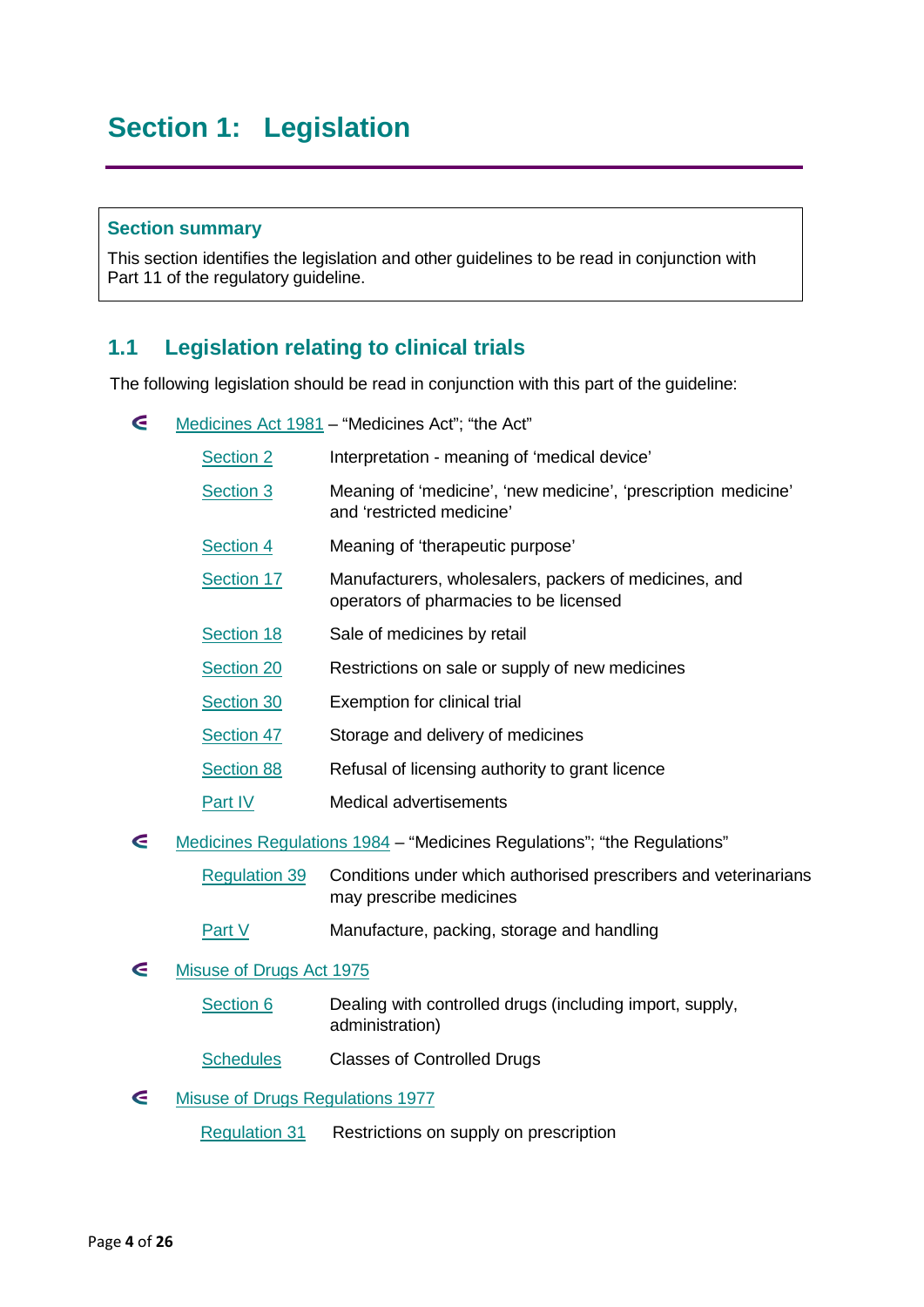- $\epsilon$ Public [Records](http://www.legislation.govt.nz/act/public/2005/0040/latest/DLM345529.html) Act 2005
	- [Section](http://www.legislation.govt.nz/act/public/2005/0040/latest/DLM345730.html) 18 Disposal of public records and protected records
- G [Privacy](http://www.legislation.govt.nz/act/public/1993/0028/latest/DLM296639.html) Act 1993
- $\epsilon$ New Zealand Public Health and [Disability](http://www.legislation.govt.nz/act/public/2000/0091/latest/DLM80051.html) Act 2000
- G Accident [Compensation](http://www.legislation.govt.nz/act/public/2001/0049/latest/DLM99494.html?search=ts_act_injury%2Bprevention%2Brehabilitation%2Bcompensation_resel) Act 2001
- $\epsilon$ [Hazardous Substances and New Organisms Act 1996](http://www.legislation.govt.nz/act/public/1996/0030/latest/DLM381222.html)
- $\epsilon$ [Health and Disability Commissioner Act 1994](http://www.legislation.govt.nz/act/public/1994/0088/latest/DLM333584.html)
- $\epsilon$ [Health Practitioners Competence Assurance Act 2003](http://www.legislation.govt.nz/act/public/2003/0048/latest/DLM203312.html?search=ts_act_Health%2BPractitioners_resel&sr=1)
- $\epsilon$ [Health \(Retention of Health Information\) Regulations 1996](http://www.legislation.govt.nz/regulation/public/1996/0343/latest/DLM225616.html)
- $\epsilon$ [Health Information Privacy Code 1994](http://www.privacy.org.nz/health-information-privacy-code/)
- G [Injury Prevention, Rehabilitation and Compensation \(Code of ACC Claimants'](http://www.legislation.govt.nz/regulation/public/2002/0390/latest/DLM173110.html?search=ts_all%40act%40bill%40regulation_Injury%2BPrevention%2C%2BRehabilitation%2Band%2BCompensation%2B(Code%2Bof%2BACC%2BClaimants%25e2%2580%2599%2BRights)%2BNotice%2B2002_resel&p=1&sr=1) [Rights\) Notice 2002](http://www.legislation.govt.nz/regulation/public/2002/0390/latest/DLM173110.html?search=ts_all%40act%40bill%40regulation_Injury%2BPrevention%2C%2BRehabilitation%2Band%2BCompensation%2B(Code%2Bof%2BACC%2BClaimants%25e2%2580%2599%2BRights)%2BNotice%2B2002_resel&p=1&sr=1)

### <span id="page-4-0"></span>**1.2 Additional guidance material relating to clinical trials**

In addition to the legislation listed above, the following guidance documents should also be read:

- $\epsilon$ [Guideline for Good Clinical Practice E6\(R2\) \(EMA/CHMP/ICH/135/1995\)](http://www.ema.europa.eu/docs/en_GB/document_library/Scientific_guideline/2009/09/WC500002874.pdf)
- G [Guideline on Strategies to Identify and Mitigate Risks for First-In-Human Clinical](http://www.ema.europa.eu/docs/en_GB/document_library/Scientific_guideline/2017/07/WC500232186.pdf)  [Trials with Investigational Medicinal Products \(EMEA/CHMP/SWP/28367/07 Rev.1\)](http://www.ema.europa.eu/docs/en_GB/document_library/Scientific_guideline/2017/07/WC500232186.pdf)
- G [Medicines New Zealand Guidelines on Clinical Trials Compensation for Injury](http://www.medicinesnz.co.nz/assets/Uploads/2015-Medicines-New-Zealand-Compensation-Guidelines-FINAL.pdf)  [Resulting from Participation in an](http://www.medicinesnz.co.nz/assets/Uploads/2015-Medicines-New-Zealand-Compensation-Guidelines-FINAL.pdf) Industry-sponsored Clinical Trial
- $\epsilon$ [Standard Operating Procedures for Health and Disability Ethics Committees](https://ethics.health.govt.nz/operating-procedures)
- E [National Ethics Advisory Committee Ethical Guidelines for Intervention Studies](https://neac.health.govt.nz/streamlined-ethical-guidelines-health-and-disability-research)
- $\epsilon$ [Clinical Safety Data Management: Definitions and Standards for Expedited Reporting](http://www.ich.org/fileadmin/Public_Web_Site/ICH_Products/Guidelines/Efficacy/E2A/Step4/E2A_Guideline.pdf)  [\(ICH Harmonised Tripartite Guideline E2A\)](http://www.ich.org/fileadmin/Public_Web_Site/ICH_Products/Guidelines/Efficacy/E2A/Step4/E2A_Guideline.pdf)
- G [Health Research Council Guidelines on](http://www.hrc.govt.nz/news-and-publications/publications/hrc-guidelines-ethics-health-research) Ethics in Health Research
- G [Health Research Council of New Zealand. HRC Research Ethics Guidelines](https://gateway.hrc.govt.nz/funding/downloads/HRC_research_ethics_guidelines.pdf)  [\(Guidelines\) September 2017](https://gateway.hrc.govt.nz/funding/downloads/HRC_research_ethics_guidelines.pdf)
- $\epsilon$ [Online Forms User Manual](https://nz.ethicsform.org/Help/Online%20Forms%20User%20Manual%201.1.pdf)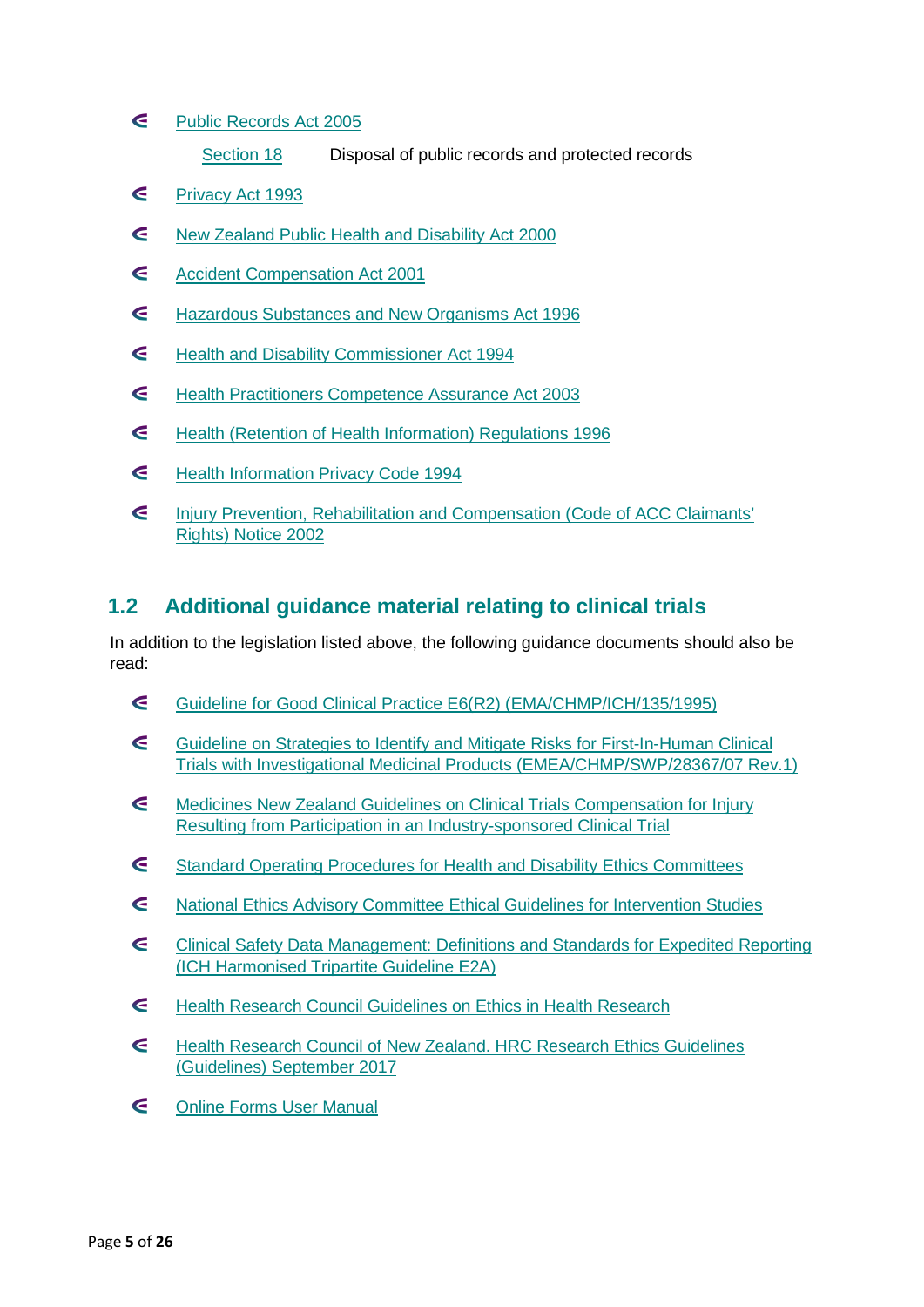### <span id="page-5-0"></span>**Section 2: Overview of Regulation of Clinical Trials in New Zealand**

### **Section summary**

Under section 30 of the Medicines Act, approval from the Director-General of Health is required before a clinical trial using a new medicine may commence in New Zealand.

The approval process for clinical trials is administered by Medsafe.

The Health and Disability Ethics Committees administer the ethics approval system, which applies to all clinical trials conducted in New Zealand.

Approvals under other legislation may be required for clinical trials using certain types of medicines.

All clinical trials in New Zealand are expected to be conducted in accordance with internationally accepted Good Clinical Practice standards, even those that do not require approval under section 30.

### <span id="page-5-1"></span>**2.1 Requirement for approval of a clinical trial under Section 30 of the Medicines Act 1981**

Section 30 of the [Medicines](http://www.legislation.govt.nz/act/public/1981/0118/latest/DLM55429.html?search=ts_act_medicines_resel) Act requires that clinical trials involving new medicines must be approved by the Director-General of Health. This requirement applies to all types of clinical trials of new medicines, including pharmacokinetic, bioequivalence and *first-in-human* studies.

The application and approval process for clinical trials is administered by Medsafe (the medicines and medical devices regulatory authority for New Zealand). The application and approval procedure is described in Section 3 of this guideline, and summarised here.

- 1. An application is received at Medsafe, which forwards the application to the [Health](http://www.hrc.govt.nz/) [Research](http://www.hrc.govt.nz/) Council of New Zealand (HRC).
- 2. A committee of the HRC considers the application.
- 3. The HRC makes a recommendation to the Director-General on the clinical trial application.
- 4. The applicant is issued approval, provisional approval or a decline letter by Medsafe based on the HRC recommendation, under authority delegated from the Director-General of Health.

Medsafe also administers a notification scheme for clinical trial sites that have patients in residence, and maintains a list of sites for which it has received notification of compliance with Good Clinical Practice requirements. See Section 4 of this guideline for further details.

Ethics approval of a clinical trial by a Health and Disability Ethics Committee is also required. It is a separate process that is not administered by Medsafe. Further detail is provided in Section 2.6 of this guideline.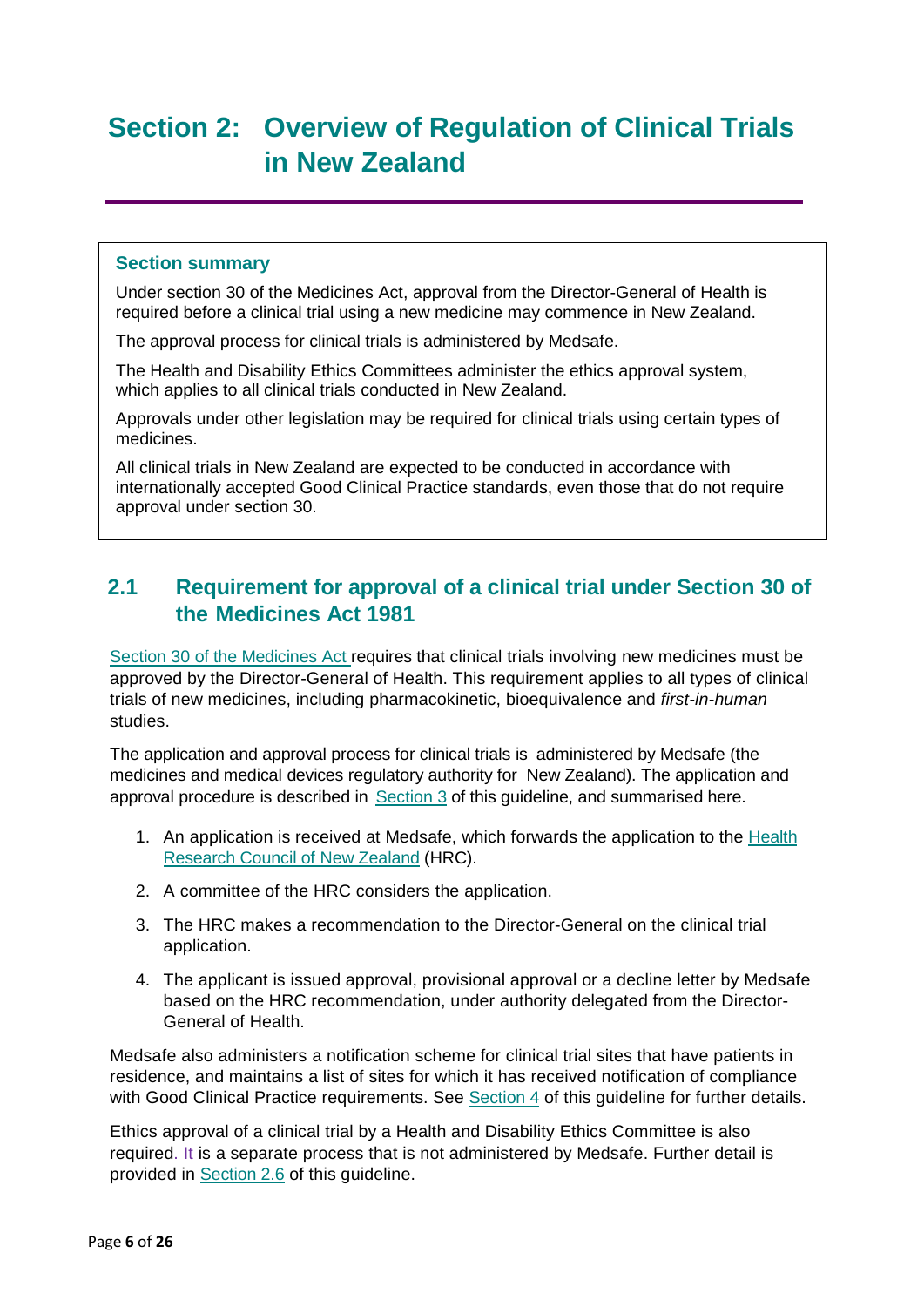### <span id="page-6-0"></span>**2.2 Good Clinical Practice requirements**

All clinical trials are expected to be conducted in accordance with the internationally accepted standards set out in the CHMP guidance document EMA/CHMP/ICH/135/95 Guideline for Good Clinical Practice E6(R2) published by the European [Medicines](http://www.ema.europa.eu/ema/) Agency (EMA) (the CHMP GCP guideline).

Where there is a conflict between the CHMP GCP quideline and specific requirements relating to clinical trials that are set out in section 30 of the Medicines Act, the Act takes precedence and modified CHMP requirements (in particular the reporting requirements) apply in New Zealand. These modifications are described in Sections 5 and 6 of this guideline.

### <span id="page-6-1"></span>**2.3 What is a clinical trial?**

The term 'clinical trial' is not defined in the Medicines Act. While there is no single internationally accepted definition, for the purpose of regulating clinical trials conducted in New Zealand, the definition in the CHMP GCP guidance document [EMA/CHMP/ICH/135/95](http://www.ema.europa.eu/docs/en_GB/document_library/Scientific_guideline/2009/09/WC500002874.pdf)  [Guideline for Good Clinical Practice E6\(R2\)](http://www.ema.europa.eu/docs/en_GB/document_library/Scientific_guideline/2009/09/WC500002874.pdf) applies. This defines a clinical trial as:

*Any investigation in human subjects intended to discover or verify the clinical, pharmacological and/or other pharmacodynamic effects of an investigational product(s), and/or to identify any adverse reactions to an investigational product(s), and/or to study absorption, distribution, metabolism, and excretion of an investigational product(s) with the object of ascertaining its safety and/or efficacy.*

In this guideline, the terms 'clinical trial' and 'clinical study' are used interchangeably, as are the terms 'investigational medicine' and 'investigational product'.

### <span id="page-6-2"></span>**2.4 Determining whether a clinical trial requires approval under the Medicines Act**

Under [section 20](http://www.legislation.govt.nz/act/public/1981/0118/latest/DLM55054.html) of the Medicines Act, the consent of the Minister of Health is required before a new medicine can be distributed. Section 30 of the Act provides for an exemption from the requirement for Ministerial consent, if the new medicine is to be distributed solely for the purpose of using it in a clinical trial. A clinical trial must not commence before the Director-General of Health has given approval for the trial.

The provision for exemption under section 30 only applies to new medicines, and only applies when they are to be used solely in clinical trials. It does not apply to medicines that have already been granted consent for distribution.

The terms *medicine* and *new medicine* are defined in [section 3 of the Act.](http://www.legislation.govt.nz/act/public/1981/0118/latest/DLM54687.html) Part 2 of the Guideline on the Regulation of Therapeutic Products in New Zealand provides additional guidance. The terms 'unapproved medicine' and 'lapsed approval' are synonymous with 'new medicine'.

'Unapproved medicines' include new chemical or biological entities and new dosage forms and new strengths of approved medicines, and a different, unapproved formulation of an approved medicine.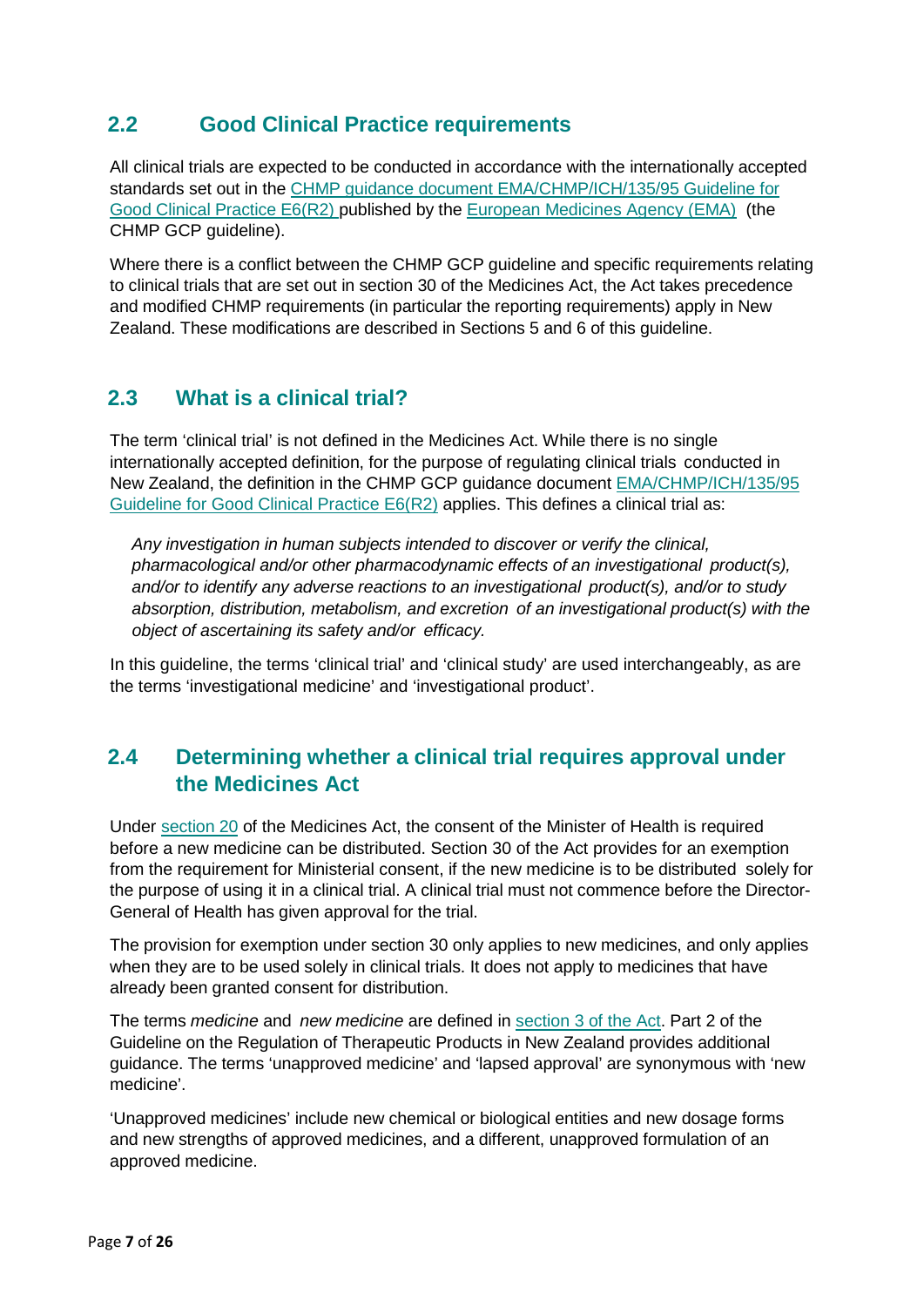The following points will help applicants determine whether a clinical trial involves use of a new medicine and therefore requires approval under section 30 of the Act.

### **Situations not requiring clinical trial approval:**

- $\epsilon$  Approval under section 30 is not required for a clinical trial that uses only medicines for which Ministerial consent for distribution in New Zealand has been granted (ie, approved medicines). This applies even if the trial is investigating a new indication. However, the medicine used in the trial must be the actual medicine formulation for which consent for distribution in New Zealand has been granted.
- $\epsilon$  If an approved medicine is repacked for use in a clinical trial, this does not make it a new medicine and the trial does not require approval.
- $\epsilon$  Placebos used in clinical trials are not considered to be new medicines. Therefore, a clinical trial involving only approved medicines and placebos does not require approval.
- A "laboratory observational" type extension to a clinical trial, where medication is not given to the subjects, does not require approval.
- Medical devices are specifically excluded from the definition of the term *medicine*. There is no provision under the current Medicines legislation to require approval of clinical trials involving medical devices under the Medicines Act. It should be noted, however, that [Health and Disability](http://www.ethicscommittees.health.govt.nz/moh.nsf/indexcm/ethics-home?Open&m_id=1) Ethics Committee approval should be obtained for clinical trials of medical devices. Medsafe would like to be informed by email of any clinical trials of medical devices (via [devices@moh.govt.nz\)](mailto:devices@moh.govt.nz).
- $\epsilon$  A clinical trial involving a xenotransplantation procedure is not a clinical trial that is regulated under section 30 of the Act. Xenotransplantation is regulated as a *specified biotechnical procedure* requiring the approval of the Minister of Health. See [Medicines](http://www.legislation.govt.nz/act/public/1981/0118/latest/whole.html?search=ts_act_medicines_resel%23DLM56503) Act 1981 Part 7A for details. However, any trial involving xenotransplantation is expected to be carried out in accordance with Good Clinical Practice standards (see Section 5 of this guideline for further details).

### **Situations requiring clinical trial approval:**

- Approval is required for a clinical trial of an unapproved (ie, different) formulation of an approved medicine. This includes the use of an unapproved dose form of an approved medicine.
- $\epsilon$  Approval is required for a clinical trial of a medicine for which consent to distribute was previously granted, but has lapsed. It does not matter if the indication being investigated has previously been approved. The approval status of medicines that have been previously considered by Medsafe can be viewed using the [Product/Application Search](http://www.medsafe.govt.nz/regulatory/DbSearch.asp) facility on Medsafe's website.
- A clinical trial involving both a new medicine and an approved medicine, for example, as a comparator, requires approval.
- $\epsilon$  In some circumstances, a substance that is commonly used as an ingredient in a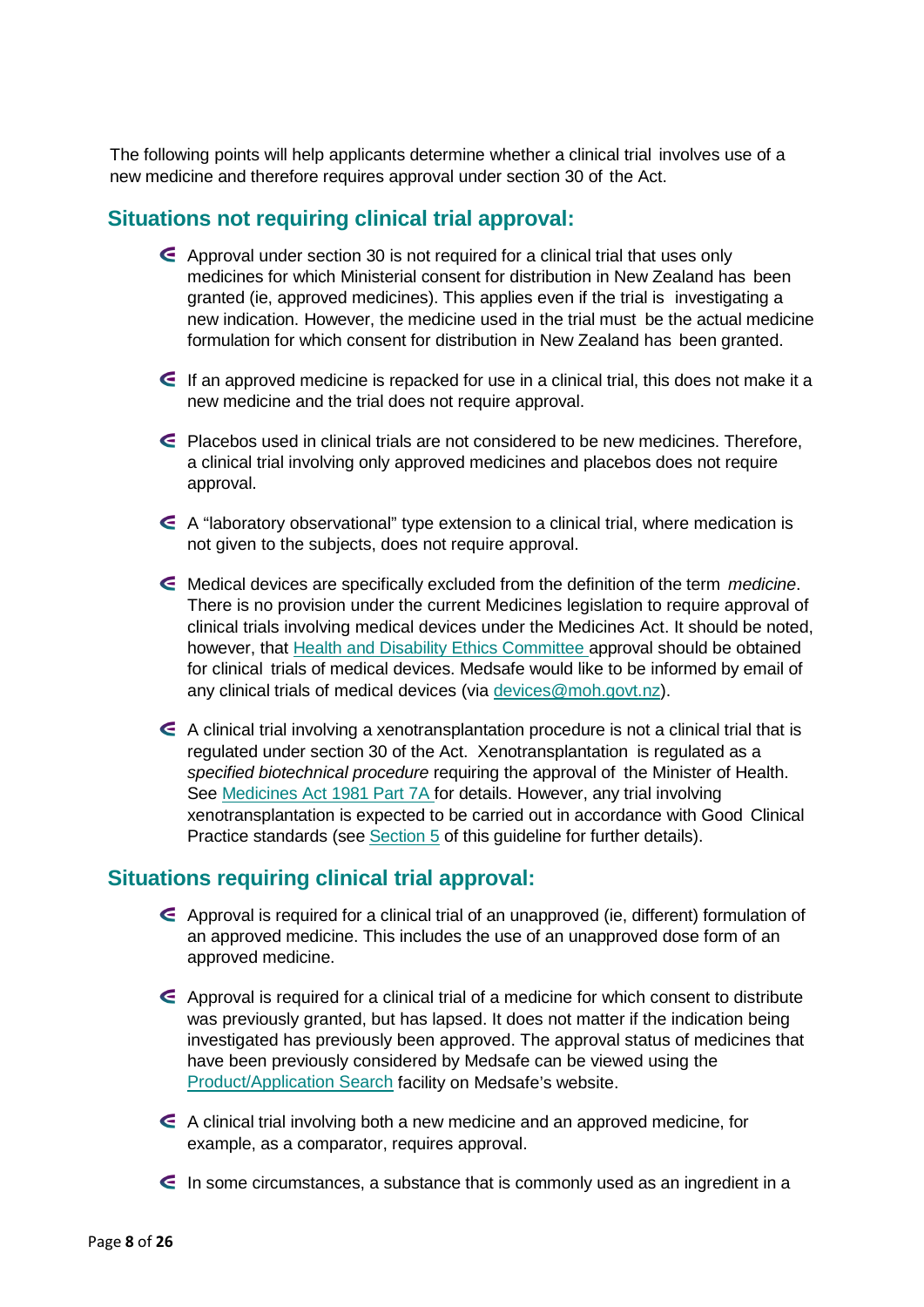food, dietary supplement or cosmetic is used in a clinical trial. That substance, when administered to human beings for a therapeutic purpose as part of a clinical trial, is considered to be a new medicine and approval for the trial is required.

- $\epsilon$  Clinical trials involving products that are not medicines in other jurisdictions, but are considered to be new medicines under New Zealand legislation, require approval before they can proceed. Any queries regarding the categorisation of a product to be used in a clinical trial should be directed to Medsafe.
- A clinical trial involving human tissues or cells (eg stem cells, blood products) requires approval under section 30 of the Act, and may also have to comply with the Human Tissues Act 2008 before proceeding.
- Any subsequent amendment of a trial protocol must also be approved by the Director-General of Health.
- An extension to a clinical trial, where an intervention is involved, requires approval.

If there is to be an open extension phase of a clinical trial, the protocol for the open extension phase should ideally be submitted as part of the original clinical trial application.

A subsequent application may be made for approval of an open extension phase provided it can be shown that extension of the study will yield scientifically valid results. Extension trials using safety endpoints are considered to be scientifically valid.

If a rescue medication to be used in a clinical trial is a different formulation, presentation (including packaging and labelling), strength, dose form, indications, product name, manufactured by a different manufacturer or obtained from a different sponsor or imported from overseas, to that approved in New Zealand, the rescue medication is an unapproved medicine, and is considered to be a trial medicine also, for the purposes of the trial.

### <span id="page-8-0"></span>**2.5 Other legislative requirements relating to clinical trials**

A clinical trial involving a *[new organism](http://www.legislation.govt.nz/act/public/1996/0030/latest/whole.html#DLM382982)* or *[genetically modified organism](http://www.legislation.govt.nz/act/public/1996/0030/latest/whole.html#DLM381228)* requires compliance with the [Hazardous Substances and New Organisms Act 1996.](http://www.legislation.govt.nz/act/public/1996/0030/latest/DLM381222.html?search=ts_act%40bill%40regulation%40deemedreg_hazardous+substances_resel_25_a&p=1) This is independent of the process for approval for a clinical trial under section 30 of the Medicines Act.

Applicants should contact the [Environmental Protection Authority](https://www.epa.govt.nz/contact-us/) about their obligations:

Email: [info@epa.govt.nz](mailto:info@epa.govt.nz)

A clinical trial involving the use of a *[Controlled](http://www.legislation.govt.nz/act/public/1975/0116/latest/DLM436106.html?search=ts_act_Misuse%2Bof%2BDrugs_resel&p=1) Drug*, requires compliance with the [Misuse](http://www.legislation.govt.nz/act/public/1975/0116/latest/DLM436101.html?search=ts_act_Misuse%2Bof%2BDrugs_resel&p=1&sr=1) of [Drugs](http://www.legislation.govt.nz/act/public/1975/0116/latest/DLM436101.html?search=ts_act_Misuse%2Bof%2BDrugs_resel&p=1&sr=1) Act 1975 and associated regulations. These set out licensing requirements for importation, possession and supply of controlled drugs, as well as storage and prescribing requirements.

For further information, contact [Medicines Control](http://www.health.govt.nz/our-work/regulation-health-and-disability-system/medicines-control) at:

Email: [medicinescontrol@moh.govt.nz](mailto:medicinescontrol@moh.govt.nz)

Clinical trials should also comply with the requirements of the [Privacy Act 1993.](http://www.legislation.govt.nz/act/public/1993/0028/latest/DLM296639.html?search=ts_act%40bill%40regulation%40deemedreg_privacy+act_resel_25_a&p=1)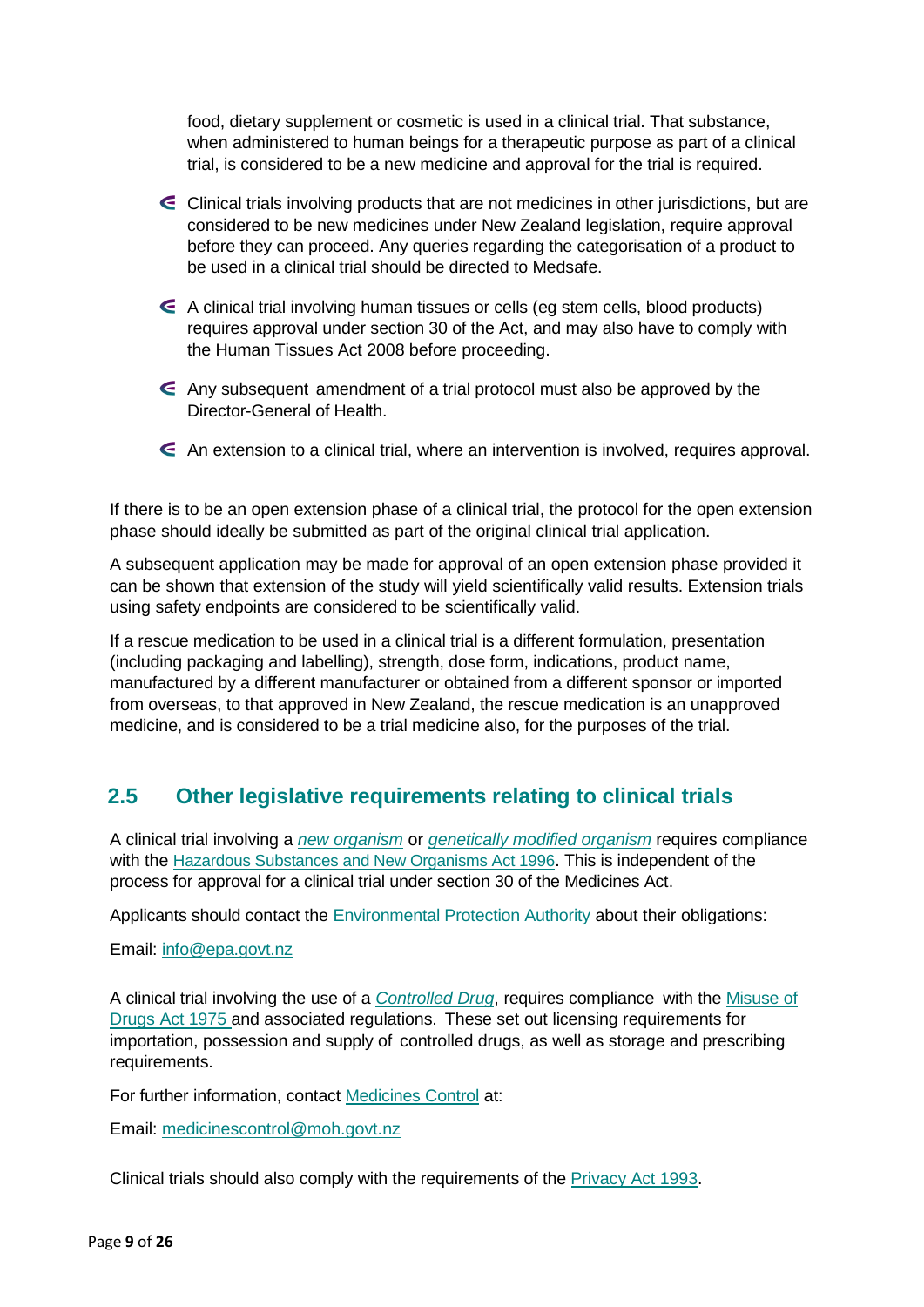It is the applicant's responsibility to ensure that all other legislative obligations are met and the applicant has all the necessary approvals issued before they proceed with starting the trial or importing the investigational product. For example, for a trial involving a new organism as the investigational medicine, the applicant should also have an approval from the Environmental Protection Authority to import or use the new organism. For a trial involving a new controlled drug, a Licence to Deal in a Controlled Drug from Medicines Control is required. The timeline for obtaining approval for each aspect may differ significantly from Medsafe's.

### <span id="page-9-0"></span>**2.6 Health and Disability Ethics Committees approval**

All clinical trials must comply with the [Health and Disability Ethics Committees'](https://ethics.health.govt.nz/) (HDEC) requirements, regardless of whether they are trials that require approval under section 30 of the Medicines Act.

Ethics Committees approval is a separate process from clinical trial approval under section 30 of the Medicines Act and is **not** administered by Medsafe.

For all trials, the application for Ethics Committees approval may be made at any time before, during or after consideration of the application for clinical trial approval under section 30.

For particulars about Ethics Committees approval, applicants should contact the Health and Disability Ethics Committees at:

Email: [hdecs@moh.govt.nz](mailto:hdecs@moh.govt.nz)

Applicants are advised to contact the Health and Disability Ethics Committees regarding their reporting requirements.

### <span id="page-9-1"></span>**2.7 Advocacy Services**

The Health and Disability [Services Commissioners](http://www.hdc.org.nz/the-act--code/the-code-of-rights) Code of Rights requires that patients have access to services such as **Advocacy Services** when they are enrolled in a clinical study. It is desirable but not essential to appoint a patient advocate to a study. If no advocacy service is appointed the sponsor must tell patients how and where they can obtain such services if they require them.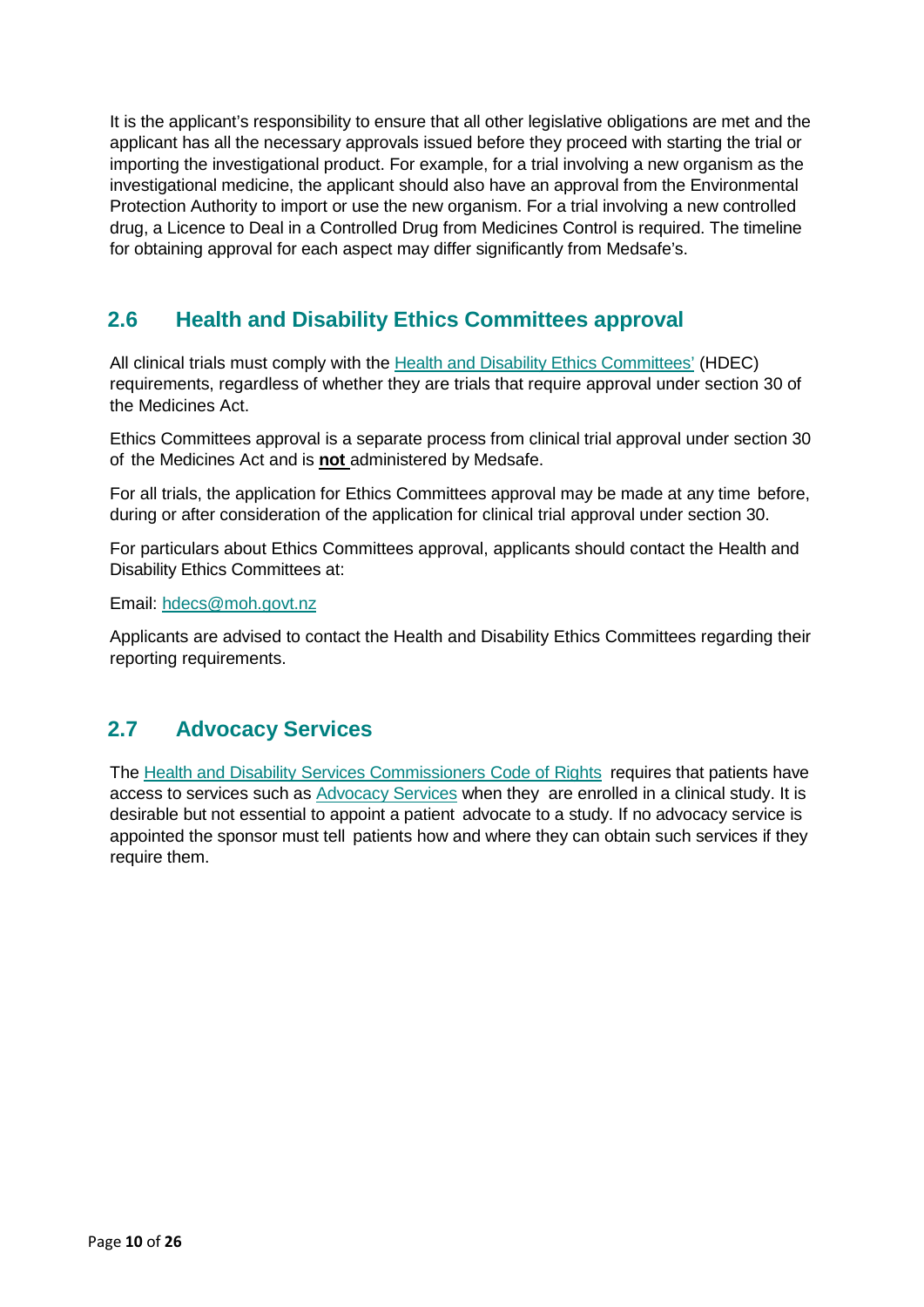### <span id="page-10-0"></span>**Section 3: Application for Approval of a Clinical Trial under Section 30 of the Medicines Act**

### **Section summary**

This section describes the application and approval procedure administered by Medsafe for the approval of clinical trials under Section 30 of the Medicines Act 1981.

### <span id="page-10-1"></span>**3.1 Role of Medsafe in the clinical trial approval procedure**

Medsafe administers the application and approval process for clinical trials under an authority delegated from the Director-General of Health. Medsafe receives and processes applications, liaises with the relevant Health Research Council committee (see Section 3.2) and the applicant, and issues approval letters. All communication regarding an application for approval of a clinical trial must be addressed to the Clinical Trial Co-ordinator at Medsafe.

The email address is: [clinicaltrials@medsafe.govt.nz](mailto:clinicaltrials@medsafe.govt.nz)

### <span id="page-10-2"></span>**3.2 Role of the Health Research Council in the clinical trial approval procedure**

Section 30 of the [Medicines](http://www.legislation.govt.nz/act/public/1981/0118/latest/DLM55429.html?search=ts_act_medicines_resel) Act authorises the Director-General of Health to approve a clinical trial on the recommendation of the [Health Research Council of New Zealand.](http://www.hrc.govt.nz/ethics-and-regulatory)

The HRC maintains two standing committees to consider clinical trial applications and make recommendations to the Director-General. The Standing Committee on Therapeutic Trials [\(SCOTT\)](http://www.hrc.govt.nz/ethics-and-regulatory/standing-committee-therapeutic-trials) considers applications for pharmaceutical-type medicines. The Gene Technology Advisory Committee [\(GTAC\)](http://www.hrc.govt.nz/ethics-and-regulatory/gene-technology-advisory-committee) considers applications for trials involving gene and other biotechnology therapies.

The Terms of [Reference](http://www.hrc.govt.nz/ethics-and-regulatory) for these standing committees are published on the Health Research Council website. The sponsor of a clinical trial should read these documents before submitting an application, as they provide guidance on the committee standing processes and the data requirements for applications to be considered by each standing committee.

### <span id="page-10-3"></span>**3.3 Submitting an application for approval of a clinical trial**

An application for approval of a clinical trial is made by the person responsible for the trial in New Zealand. This person is referred to in the Medicines Act as 'the applicant'.

The applicant must be the person in New Zealand who takes legal responsibility for the conduct of the trial in New Zealand. For more information on the responsibilities of the applicant, see [Section 4.3,](#page-15-0) [Section 5.2.1](#page-16-2) and [Section 6.](#page-19-1)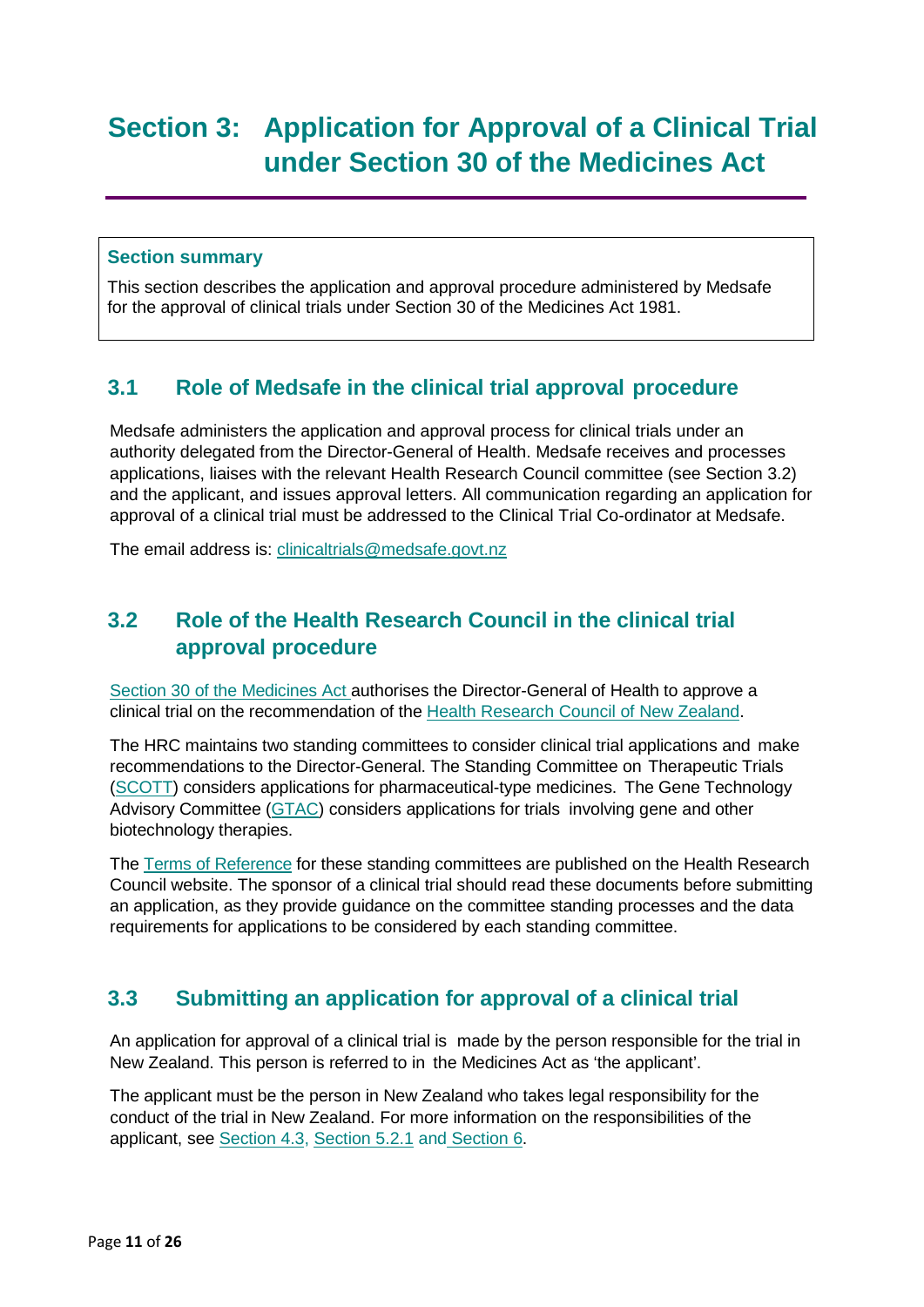Applications for approval of clinical trials must be made using the online system. Paperbased/emailed applications will not be accepted.

#### **Any paper or email based applications received will be disposed of.**

### <span id="page-11-0"></span>**3.3.1 Making an online application for a clinical trial**

An online application for a clinical trial approval is made using the NZ Online Forms at:

<https://nz.ethicsform.org/signin.aspx>

The applicant must first create an account to get access to SCOTT / GTAC and HDEC application forms. Instructions for creating an account and how to prepare and submit applications electronically are on this website.

The [Online Forms User Manual](https://nz.ethicsform.org/Help/Online%20Forms%20User%20Manual%201.1.pdf) provides guidance on this process.

The applicant should use the SCOTT Online Form for applications to either SCOTT or GTAC. Applicants should note that an application to the Health and Disability Ethics Committees for ethics approval should be made on the separate HDEC Online Form.

Delivery site addresses for the trial medicines should be clearly stated on the application form. These delivery site addresses will be included on the approval letter issued by Medsafe if the trial is approved. Applicants should be aware that Customs will not clear delivery of any investigational medicine to unapproved sites or investigators if these are not on the approval letter.

### <span id="page-11-1"></span>**3.4 Administrative processing of clinical trial applications**

On receipt of the online application, Medsafe will send an acknowledgement letter and an invoice to the applicant within 7 days.

Payment of the invoice should be made within 7 days. If the recommendation is for approval, the clinical trial approval will not be issued until payment has been received.

Applicants must ensure that all communication regarding the application is sent to Medsafe at [clinicaltrials@medsafe.govt.nz.](mailto:clinicaltrials@medsafe.govt.nz)

### <span id="page-11-2"></span>**3.5 Clinical trial application fee and fee waiver**

The fee for an application for approval of a clinical trial under section 30 is set out in regulation 61 of the Medicines [Regulations](http://www.legislation.govt.nz/regulation/public/1984/0143/latest/DLM96837.html?search=ts_regulation_medicines_resel&p=1) 1984. See the Medsafe Fee [Schedule](http://www.medsafe.govt.nz/regulatory/fees.asp) for current fee details. The Director-General of Health may, under [regulation](http://www.legislation.govt.nz/regulation/public/1984/0143/latest/DLM96847.html?search=ts_regulation_medicines_resel) 61A, grant a waiver of the fee in certain circumstances.

Applications for fee waiver will only be considered when they are submitted with the initial application. Applications will be considered on a case-by-case basis.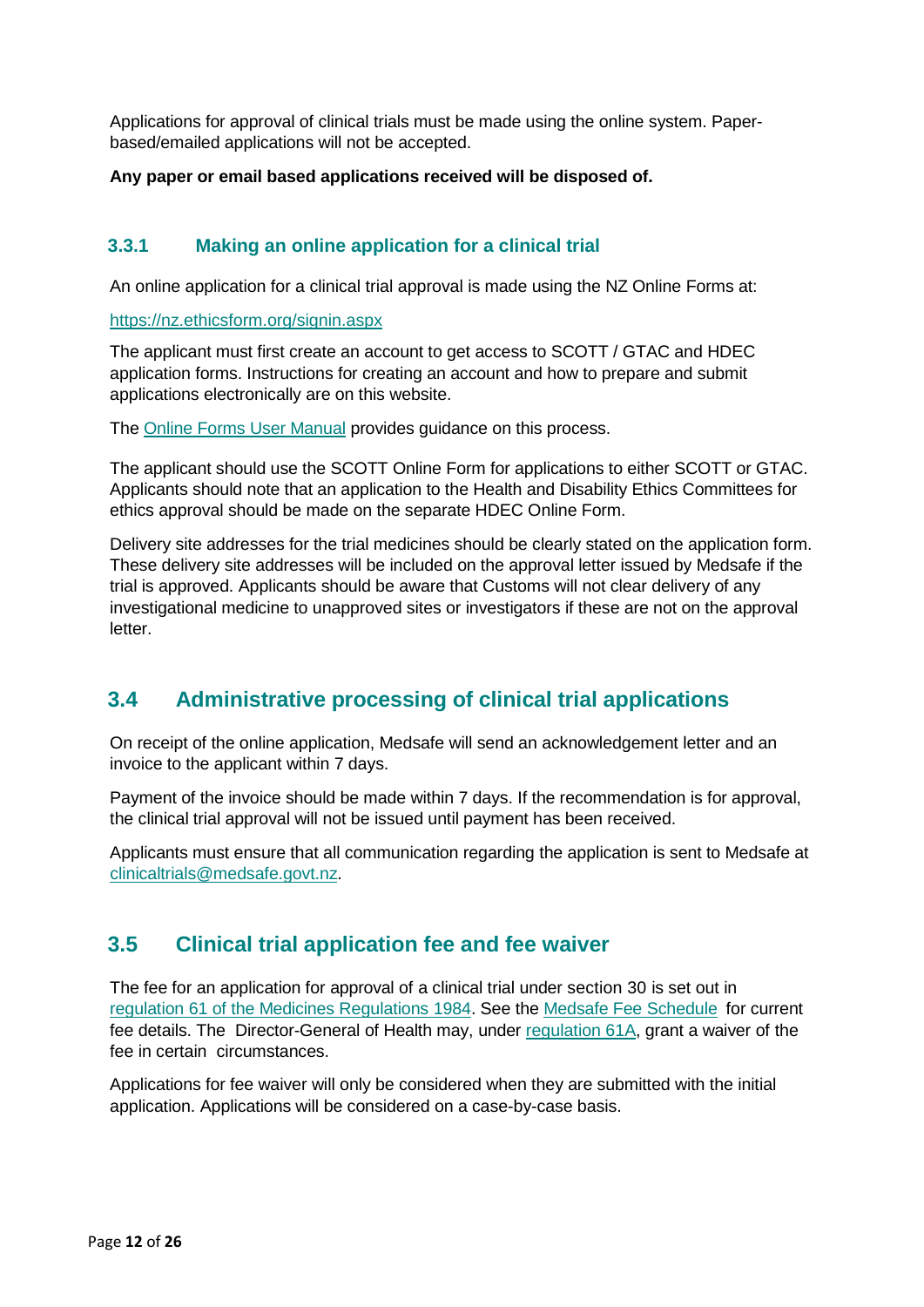### <span id="page-12-0"></span>**3.5.1 Criteria for fee waiver**

A waiver may be considered for a clinical trial conducted for the public good, or for specific types of bioequivalence studies utilising new generic medicines. Applications should include the reasons for requesting a waiver.

The criteria taken into consideration for granting a fee waiver are as follows.

- $\epsilon$ The time reasonably required to consider any application made or notice given under the Medicines Act 1981.
- $\epsilon$ The degree of complexity involved in considering any such application or notice.
- G The interests of public health in New Zealand.
- $\epsilon$ Any funding that the trial receives.

### <span id="page-12-1"></span>**3.6 Consideration of applications for approval of clinical trials**

Applications are considered by the relevant standing committee of the Health Research Council (SCOTT or GTAC). Following its consideration of an application, the standing committee conveys its recommendation to Medsafe. The standing committee may:

- $\epsilon$ Recommend that the clinical trial is approved
- G Recommend that the clinical trial is approved subject to certain conditions
- $\epsilon$ Request more information in relation to the application
- $\epsilon$ Recommend that the clinical trial is not approved.

Within 45 calendar days of receiving the application, Medsafe will notify the applicant of the outcome of the Director-General's consideration of the HRC's recommendation, and will then liaise with the applicant regarding any proposed conditions of approval (such as amendment to the trial protocol) or requests for further information. All correspondence relating to the application must be addressed to Medsafe.

Following the resolution of any issues relating to the application, if the Director-General's decision is to approve the trial, Medsafe will issue an approval letter. If the decision is to decline an application, the reasons for this decision will be provided to the applicant. The applicant then has 28 days in which to lodge an appeal with the Medicines Review Committee.

The appeal provisions are set out in Section 88 of the [Medicines](http://www.legislation.govt.nz/act/public/1981/0118/latest/DLM56090.html?search=ts_act_medicines_resel&p=1) Act 1981.

### <span id="page-12-2"></span>**3.7 Abbreviated clinical trial approval process for bioequivalence studies**

Medsafe operates an abbreviated approval process for eligible clinical trial applications. This abbreviated approval process applies only to bioequivalence studies and **does not apply to bio-similar products**.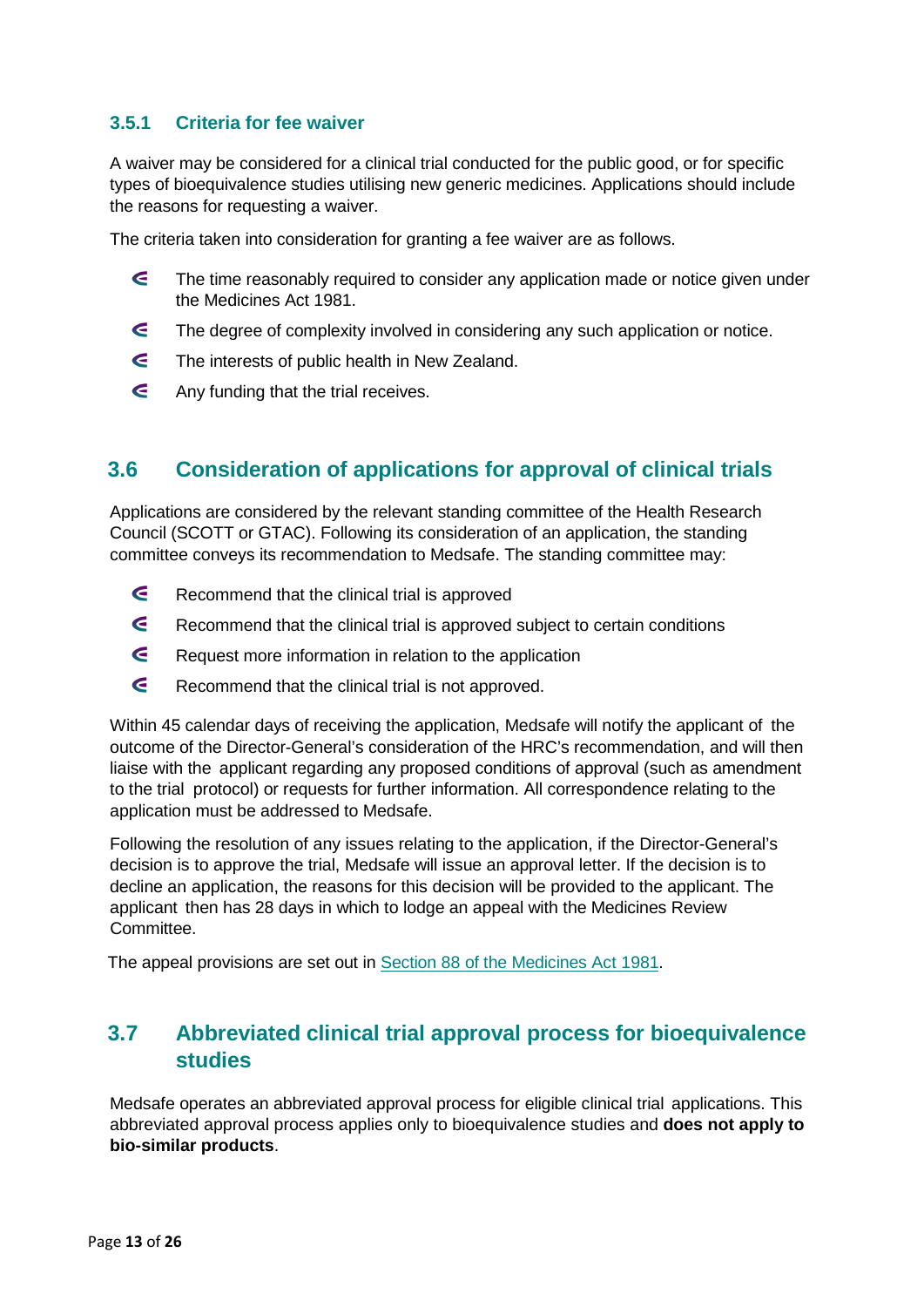- $\epsilon$ The clinical trial is a bioequivalence study that utilises an investigational product that contains the same active pharmaceutical ingredient included in a medicine that is approved for distribution in New Zealand; and
- $\epsilon$ The proposed route of administration for the investigational product is the same as that for the approved medicine; and
- $\epsilon$ The proposed dosage for the investigational product is within the recommended dosage range for the approved medicine.

A reduced fee applies to clinical trial applications meeting these criteria, and a response will be issued within five working days. See the Medsafe Fee [Schedule](http://www.medsafe.govt.nz/regulatory/fees.asp) for current fee details.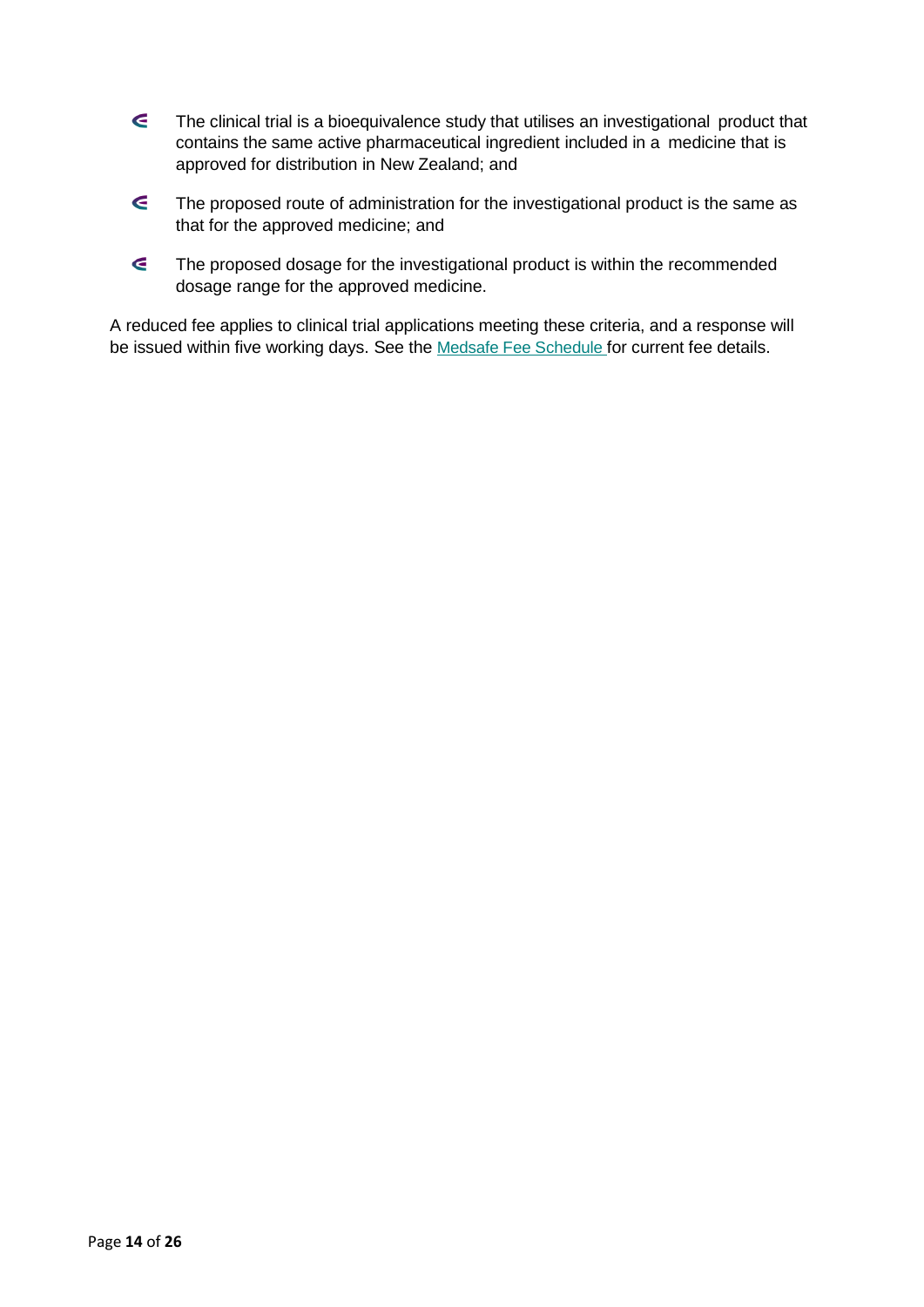### <span id="page-14-0"></span>**Section summary**

Medsafe administers a *Clinical Trial Site Notification* scheme covering sites which have study participants in residence while the clinical trial medicines are administered. The notification is site-specific and confirms the site's procedures for dealing with any emergencies arising from a clinical trial. It is completed by the person responsible for the site and should be updated whenever the information in the original notification form is changed.

### <span id="page-14-1"></span>**4.1 Clinical Trial Sites requiring notification under the scheme**

[Section](http://www.legislation.govt.nz/act/public/1981/0118/latest/DLM55429.html?search=ts_act_medicines_resel) 30 of the Act sets out the information that must be provided in an application for approval of a clinical trial. Section 30(3)(g) specifies that the application must include information about the site(s) at which the trial is to be conducted, and the facilities available at those sites. This information is taken into consideration in deciding whether to grant approval for the trial.

If study participants are staying overnight or longer for monitoring purposes as a result of receiving a study medication, information about the facilities and procedures in place to deal with possible emergencies (Critical Incidents) arising from the study medication must be provided. A Critical Incident is described as a life-threatening or disabling event arising from the study medication.

Medsafe administers a *Clinical Trial Site Notification* scheme to facilitate the collection and processing of this information for both the regulator and for applicants.

### <span id="page-14-2"></span>**4.2 Operation of the Clinical Trial Site Notification scheme**

Under this scheme, the person who manages the site (where study participants stay overnight) completes a **Clinical Trial Site Notification** form (see CTSN Form), and notifies that the site has adequate emergency procedures in place. In most instances, the site manager will be a site staff member in charge of the site, who has the responsibility for managing the site, its staff and its procedures.

The notification can be made at any time and does not need to coincide with submission of an application for approval of a particular clinical trial.

On receipt of a completed notification, Medsafe will add the site to a list of *Notified Clinical Trial Sites* on the Medsafe website [\(http://www.medsafe.govt.nz/regulatory/CSSites.htm\)](http://www.medsafe.govt.nz/regulatory/CSSites.htm).

Re-notification of a clinical trial site is required if there is a change to any of the information in the original notification form.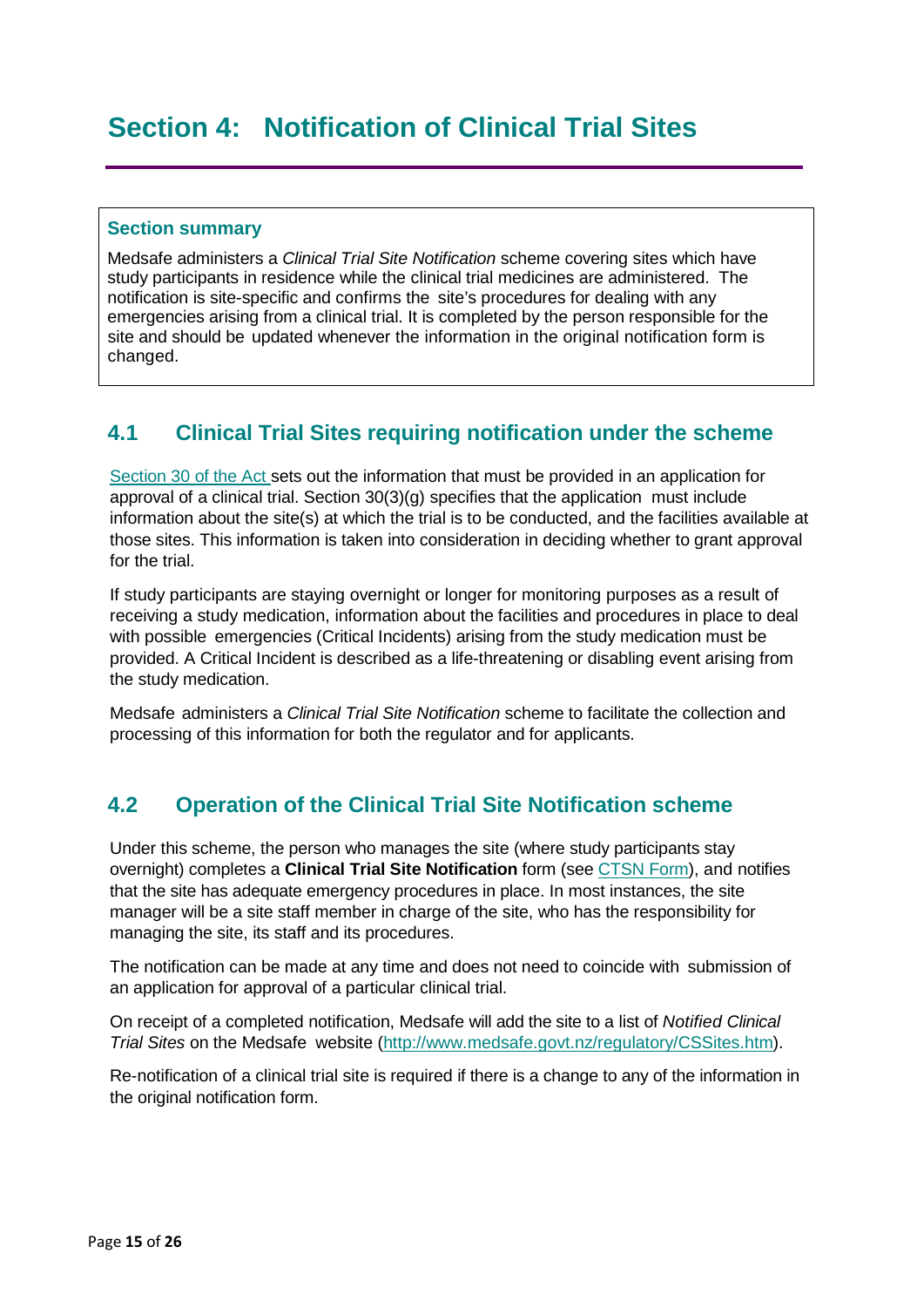### <span id="page-15-0"></span>**4.3 Applicant responsibilities relating to trials being conducted at notified clinical trial sites**

Applicants requesting approval of a clinical trial where subjects are kept overnight for monitoring purposes as a result of receiving the study medications need to check that the proposed clinical trial site has been notified. This can be done by checking Medsafe's [Notified Clinical Trial Sites](http://www.medsafe.govt.nz/regulatory/CSSites.htm) webpage. If the site has not been notified, the applicant should contact the manager of the site to submit a notification.

Applicants should not commence a clinical trial that requires trial subjects to stay at a site overnight (or longer), unless the site has been notified.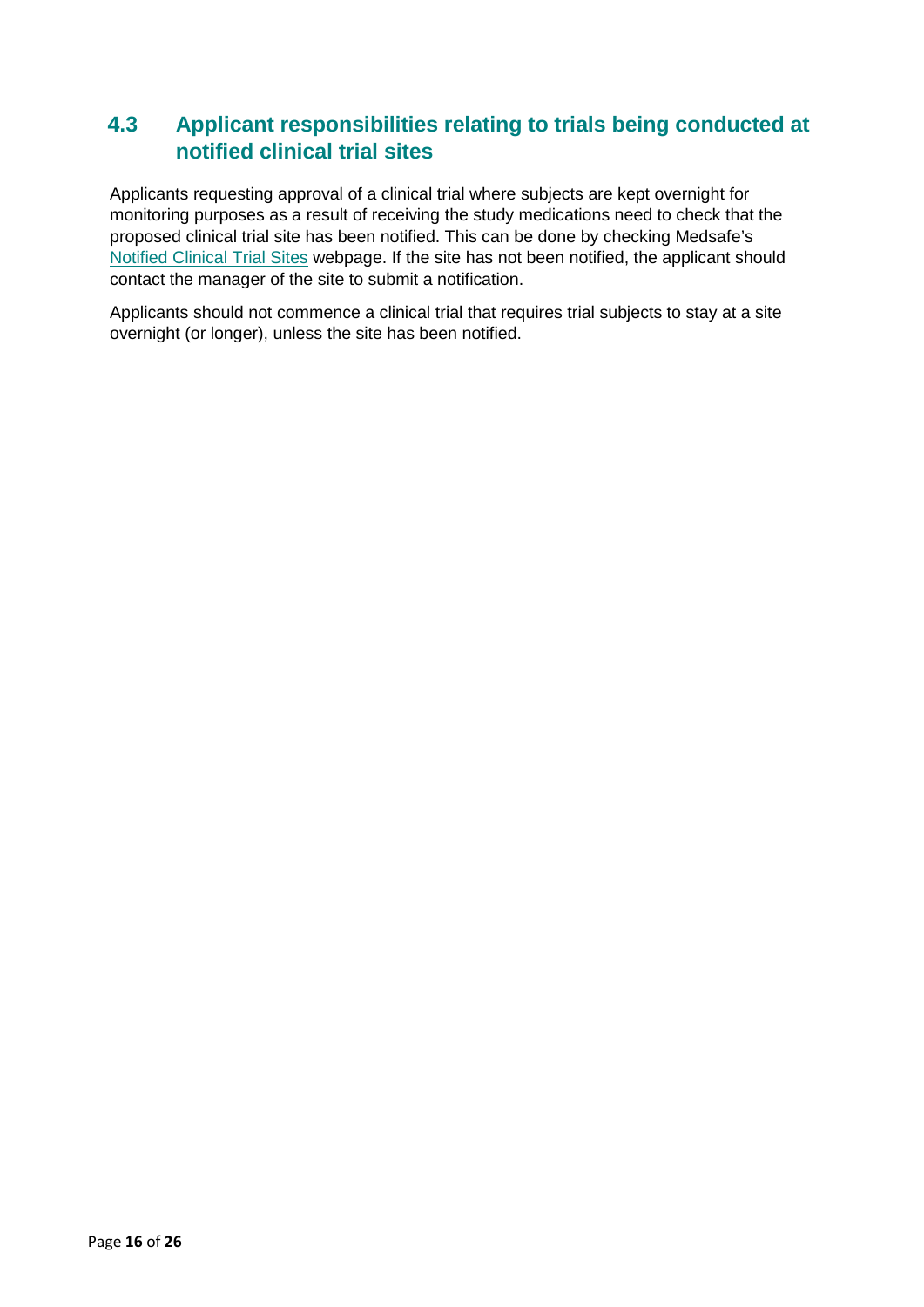### <span id="page-16-0"></span>**Section 5: Good Clinical Practice Requirements**

#### **Section summary**

This section establishes the requirement for clinical trials to be conducted in accordance with the CHMP Guideline for Good Clinical Practice and explains the modifications to the CHMP GCP guideline that are needed to achieve alignment with New Zealand regulatory requirements.

### <span id="page-16-1"></span>**5.1 Compliance with Good Clinical Practice**

All clinical trials are expected to be conducted in accordance with the [Guideline for Good](http://www.ema.europa.eu/docs/en_GB/document_library/Scientific_guideline/2009/09/WC500002874.pdf)  [Clinical Practice E6\(R2\) \(EMA/CHMP/ICH/135/1995\)](http://www.ema.europa.eu/docs/en_GB/document_library/Scientific_guideline/2009/09/WC500002874.pdf) – the CHMP GCP guideline, even those that do not require approval from Medsafe (eg, a clinical trial involving an approved medicine).

In some cases, requirements set out in the CHMP GCP guideline do not cover, or are in conflict with, particular provisions in the Medicines Act 1981 or in other relevant New Zealand legislation (eg, legislation relating to reporting requirements or the retention of records). For this reason, some of the requirements specified in the CHMP guideline must be modified in order to achieve compliance with New Zealand law.

Modifications are required in respect of:

- $\epsilon$ the definitions and obligations of particular persons (see Section 5.2)
- $\epsilon$ the manufacture, labelling and dispensing of investigational products (see Section 5.3)
- $\epsilon$ the retention of records (see Section 6)
- $\epsilon$ adverse event reporting (see Section 6.2)
- $\epsilon$ clinical trial reporting requirements (see Section 6.6).

### <span id="page-16-2"></span>**5.2 Responsibilities of the applicant, sponsor, investigator and monitor**

Sections 1, 4 and 5 of the CHMP GCP guideline set out the obligations of the applicant, sponsor, investigator and monitor in clinical trials. In contrast, the Medicines Act uses the terms applicant and investigator, but does not refer to a sponsor or monitor. The responsibilities of those involved in conducting clinical trials in New Zealand are outlined below.

### <span id="page-16-3"></span>**5.2.1 Applicant and New Zealand sponsor**

The CHMP GCP guideline defines *sponsor* as an individual, company, institution or organisation which takes responsibility for the initiation, management and/or financing of a clinical trial.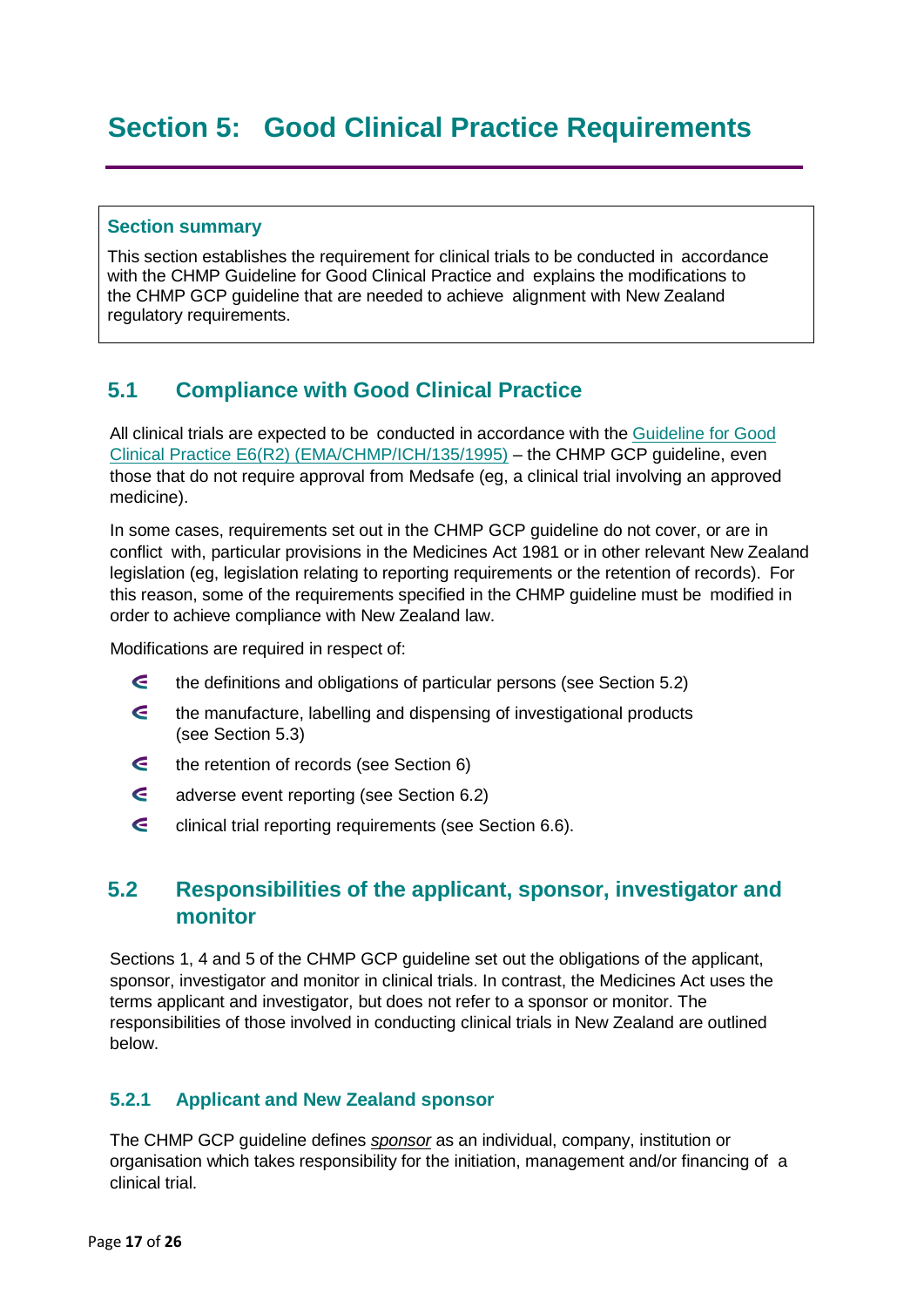The Medicines Act does not use the term *sponsor* but refers to an *applicant*. The applicant is the person who imports or manufactures or commissions the manufacture of a new medicine for use in a clinical trial. The responsibilities of the *applicant* under New Zealand legislation are defined in section 30 of the [Medicines](http://www.legislation.govt.nz/act/public/1981/0118/latest/DLM55429.html?search=ts_act_medicines_resel) Act 1981 and parallel those of the *sponsor* in the CHMP guideline (except for the reference to financing the trial).

In New Zealand, the term *applicant* is used when referring to the person who makes the application for approval of the trial.

Once the trial is approved, the applicant becomes the *sponsor*, assuming responsibility (including legal liability) for the trial in New Zealand. The *sponsor*, who must be a person in New Zealand, is responsible for:

- $\epsilon$ the preservation of records
- $\epsilon$ reporting adverse events (see Section 6.2 of the guideline)
- $\epsilon$ notifying and seeking approval for any changes in the clinical trial protocol (see [Section 6.6.1\)](#page-22-0) to the Director-General of Health (through Medsafe, and for ethics approval through HDEC)
- $\epsilon$ informing the Director-General of Health of the identifying name or mark by which the trial medicine may be recognised before the trial medicine is distributed [\(section](http://www.legislation.govt.nz/act/public/1981/0118/latest/DLM55429.html)  [30\(7\)\(a\)](http://www.legislation.govt.nz/act/public/1981/0118/latest/DLM55429.html) of the Act).

While the supporting documentation required to be submitted with an application may be prepared by the overseas sponsor of the trial, it is the person responsible for the trial in New Zealand (the applicant) who must make the application to the Director-General for approval of the trial.

When the application is approved the applicant becomes the 'sponsor' and is responsible for ensuring that the trial is conducted in accordance with both New Zealand law and Good Clinical Practice standards.

In the case of a multi-centre trial that is being conducted and administered by a research body outside New Zealand, it is common for the principal investigator in New Zealand (or a local person or company, such as a clinical research organisation acting in that capacity) to undertake the role of applicant (and subsequently, the sponsor).

### <span id="page-17-0"></span>**5.2.2 Investigators**

The *principal investigator* is the person with overall responsibility for the conduct of the clinical trial in New Zealand. There is only one principal investigator for a trial, regardless of the number of trial sites involved.

The principal investigator must be resident in New Zealand, have competence and experience in a relevant field of study, and hold appropriate qualifications that are recognised within New Zealand. Where the principal investigator is not medically qualified, the trial protocol must identify the clinician responsible for medical supervision of the trial and oversight of the medical care of the participants in the trial.

A *lead investigator* is the person responsible for the conduct of a trial at a particular trial site. For a multi-centre trial, there will be a lead investigator for each trial site. Where a trial is conducted by a team of investigators at a particular site, the lead investigator is the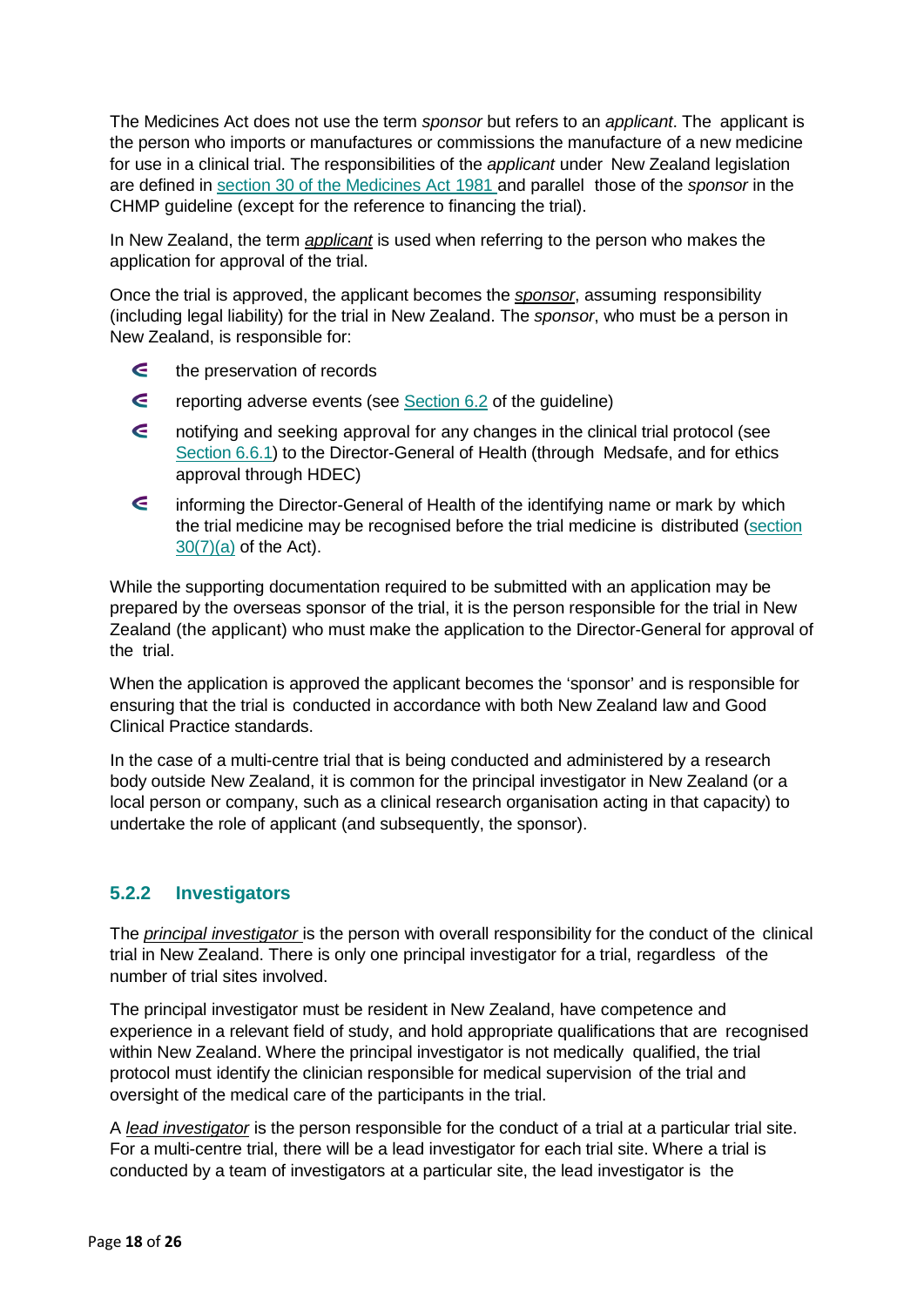responsible leader of the team. The principal investigator for the trial may also be the lead investigator at a particular trial site.

An *investigator* is an individual who is designated to conduct clinical trial procedures at a particular trial site. All investigators must have New Zealand-recognised qualifications and experience appropriate to their particular role in the conduct of the trial.

### <span id="page-18-0"></span>**5.2.3 Monitor**

The *monitor* (or clinical research associate) is an individual appointed by the sponsor and is responsible for carrying out monitoring activities in accordance with the sponsor's requirements to ensure that the trial is conducted and documented properly. The monitor should be independent of the clinical trial site, be qualified by scientific and/or clinical knowledge and have appropriate training and experience.

### <span id="page-18-1"></span>**5.3 Investigational products**

The CHMP GCP guideline discusses investigational products in points 4.6, 5.12, 5.13 and 5.14. Investigational products, including active comparators and placebos, are expected to be manufactured in accordance with applicable GMP.

In New Zealand, investigational products are expected to be manufactured in accordance with the New Zealand Code of Good Manufacturing Practice for Manufacture and Distribution of Therapeutic Goods found at:

#### <http://www.medsafe.govt.nz/regulatory/Guideline/NZRGMPart1.asp>

Annex 13 of the Code provides additional guidelines for investigational medicinal products. The Medicines Act also places a number of conditions on the distribution of a medicine under section 30 of the Act.

Where the investigational medicine is manufactured in New Zealand, the manufacturer must hold a file that describes the specification of the investigational medicine manufactured for the clinical trial, and an outline of the manufacturing process.

The specification file must be consistent with the approved clinical trial documents (for example, specifications of the investigational product in the Investigators Brochure, etc.). The manufacturer must issue a Certificate of Analysis for the medicine to the sponsor of the trial.

The *sponsor* of the trial should verify that the investigational medicine meets the approved specifications and is suitable for use before it is released for the trial.

### <span id="page-18-2"></span>**5.3.1 Labelling of investigational medicines**

[Section 30\(7\)\(b\)](http://www.legislation.govt.nz/act/public/1981/0118/latest/DLM55429.html) requires that every label on every package of a medicine used in a clinical trial must have the words *"To be used by qualified investigators only".* It is Medsafe's practice to accept these words or words of similar meaning*.*

The investigational product should be labelled according to Annex 13 of the Code, which requires the name, address and telephone number of the sponsor, contract research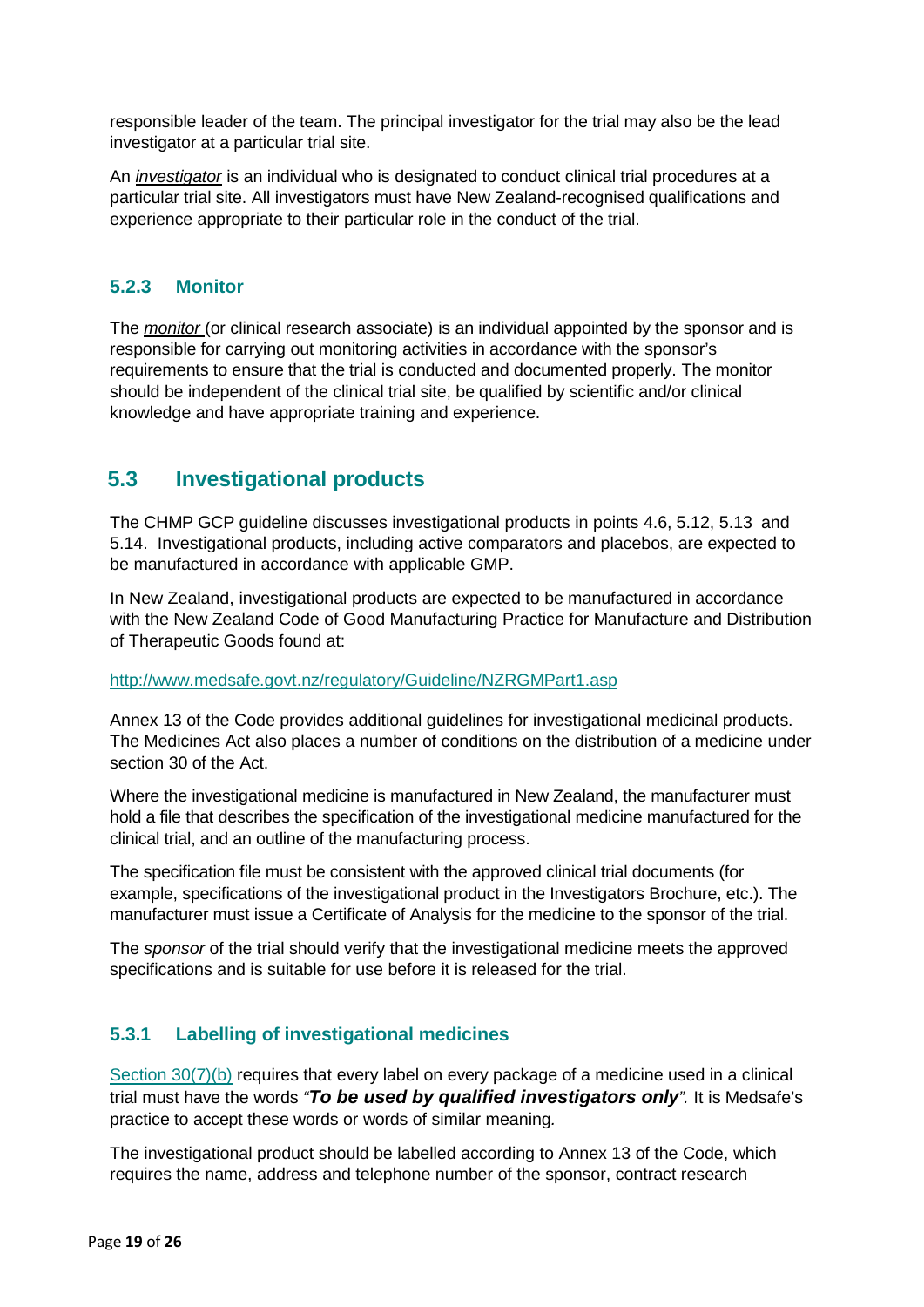organisation or investigator (the main contact for information on the product, clinical trial and emergency unblinding). The New Zealand contact details must be used, in the event that an emergency occurs, and the sponsor or Principal Investigator has to be contacted.

The address and telephone number of the main contact for information on the product, clinical trial and for emergency unblinding need not appear on the label if the subject has been given a leaflet or card which provides these details, and has been instructed to keep this in their possession at all times.

### <span id="page-19-0"></span>**5.3.2 Distribution and supply of investigational medicines**

[Section 30\(7\)\(c\)](http://www.legislation.govt.nz/act/public/1981/0118/latest/DLM55429.html) requires that every person to whom the trial medicine is distributed must be approved to conduct the trial (ie, be an approved investigator), and the medicine must be used solely by that person or under his/her direction for the purposes of the trial.

Supplying clinical trial medicines to trial participants is not considered to be prescribing or *dispensing* and the requirements set out in [Part 7 of the Medicines Regulations 1984](http://www.legislation.govt.nz/regulation/public/1984/0143/latest/DLM96518.html?search=ts_regulation%40deemedreg_medicines+regulations_resel_25_a&p=1) do not apply. However, where clinical trial medicines are required to be repacked ready for supply to trial participants, this must be undertaken by a person who is the holder of a packing licence or is otherwise authorised to pack medicines (see [section](http://www.legislation.govt.nz/act/public/1981/0118/latest/DLM55034.html?search=ts_act_medicines%2Bact_resel&p=1%23DLM55034) 17 of the [Medicines](http://www.legislation.govt.nz/act/public/1981/0118/latest/DLM55034.html?search=ts_act_medicines%2Bact_resel&p=1%23DLM55034) Act 1981).

Clinical trial medicines may be supplied to trial participants by an investigator, pharmacist, nurse or other suitably qualified member of the clinical trial team. The arrangements for supply to patients should be specified in the clinical trial protocol at the time the application for approval of the trial is made. The investigator may subsequently submit a protocol amendment delegating responsibility for supply to another suitably qualified person.

The quantity of trial medicine to be supplied to trial participants at one time should be specified in the trial protocol. Where a clinical trial uses a product containing a substance listed in a schedule to [the Misuse of](http://www.legislation.govt.nz/act/public/1975/0116/latest/whole.html?search=ts_act_Misuse%2Bof%2BDrugs_resel&p=1%23DLM436576) Drugs Act 1975, the supply restrictions relevant to that class of controlled drug will apply. The restrictions are set out in the following table:

| <b>Controlled Drug class</b> | <b>Period of supply</b> |
|------------------------------|-------------------------|
| Class A                      | 1 month                 |
| Class B                      | 1 month                 |
| Class C                      | 3 months                |

<span id="page-19-1"></span>The investigational medicine(s) should be stored as specified by the sponsor (see points 5.13.2 and 5.14.3 of the CHMP GCP guideline) and handled in accordance with [section](http://www.legislation.govt.nz/act/public/1981/0118/latest/DLM55470.html?search=ts_act_medicines_resel) 47 of [the Medicines](http://www.legislation.govt.nz/act/public/1981/0118/latest/DLM55470.html?search=ts_act_medicines_resel) Act (Storage and delivery of medicines), and Part 5 [\(regulations](http://www.legislation.govt.nz/regulation/public/1984/0143/latest/whole.html?search=ts_regulation_Medicines_resel&p=1%23DLM96196) 26-37) of [the](http://www.legislation.govt.nz/regulation/public/1984/0143/latest/whole.html?search=ts_regulation_Medicines_resel&p=1%23DLM96196) Medicines [Regulations](http://www.legislation.govt.nz/regulation/public/1984/0143/latest/whole.html?search=ts_regulation_Medicines_resel&p=1%23DLM96196) 1984.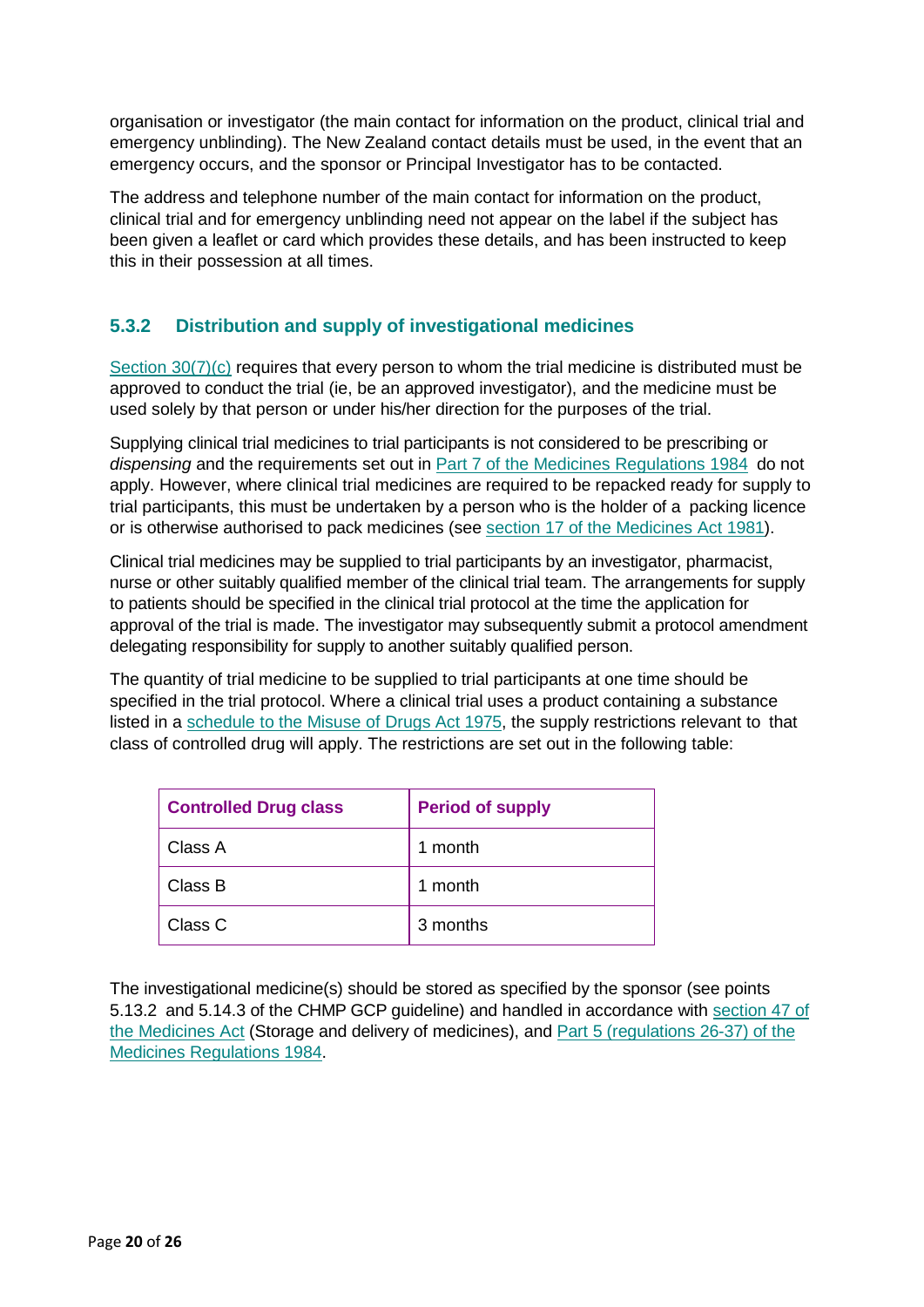### <span id="page-20-0"></span>**Section 6: Records and Reporting**

#### **Section summary**

This section describes the records and reporting requirements for clinical trials.

### <span id="page-20-1"></span>**6.1 Preservation of records**

The preservation of records is detailed in points 4.9.4, 4.9.5, 5.14.4 and 5.15 of the CHMP GCP guideline. Advice on standards for electronic records, retention and disposal should be sought from [Archives New Zealand.](http://records.archives.govt.nz/)

In New Zealand the following points must also be taken into consideration:

- $\epsilon$ The applicant / sponsor is responsible for ensuring that a complete set of study records and data relating to New Zealand trial participants is retained.
- G The applicant/sponsor must ensure compliance with New Zealand privacy legislation [\(Privacy Act 1993\)](http://www.legislation.govt.nz/act/public/1993/0028/latest/DLM296639.html?search=ts_act%40bill%40regulation%40deemedreg_privacy+act_resel_25_a&p=1) and the Health (Retention of [Health Information\) Regulations](http://www.legislation.govt.nz/regulation/public/1996/0343/latest/DLM225616.html?src=qs)  [1996.](http://www.legislation.govt.nz/regulation/public/1996/0343/latest/DLM225616.html?src=qs)
- $\epsilon$ The trial records may be held by the principal investigator or transferred to another responsible person. The applicant/sponsor must hold information on the location of the records, the name of the person responsible for their retention, and the means by which prompt access can be assured.
- $\epsilon$ For all trials, the records may be stored overseas provided they are stored in accordance with New Zealand privacy legislation and Health (Retention of Health Information) regulations, and are maintained in an accessible form until they are disposed of in accordance with New Zealand law.
- G The timeframes for retention of records will depend on the nature and duration of the trial. Records must be kept for a minimum of 10 years from date the study ends.

### <span id="page-20-2"></span>**6.2 Reporting adverse events**

Adverse reactions to **unapproved** medicines being used in clinical trials are to be reported to Medsafe.

The reporting requirements for adverse events of unapproved medicines used in clinical trials are detailed in points 4.11 and 5.17 of the CHMP GCP guideline.

The reporting requirements in New Zealand differ from those set out in the CHMP GCP guideline in that only expedited reports of serious adverse events occurring in New Zealand trial participants must be sent to Medsafe.

In line with the CHMP GCP guideline, the investigator should report adverse events (as detailed in the protocol) to the sponsor.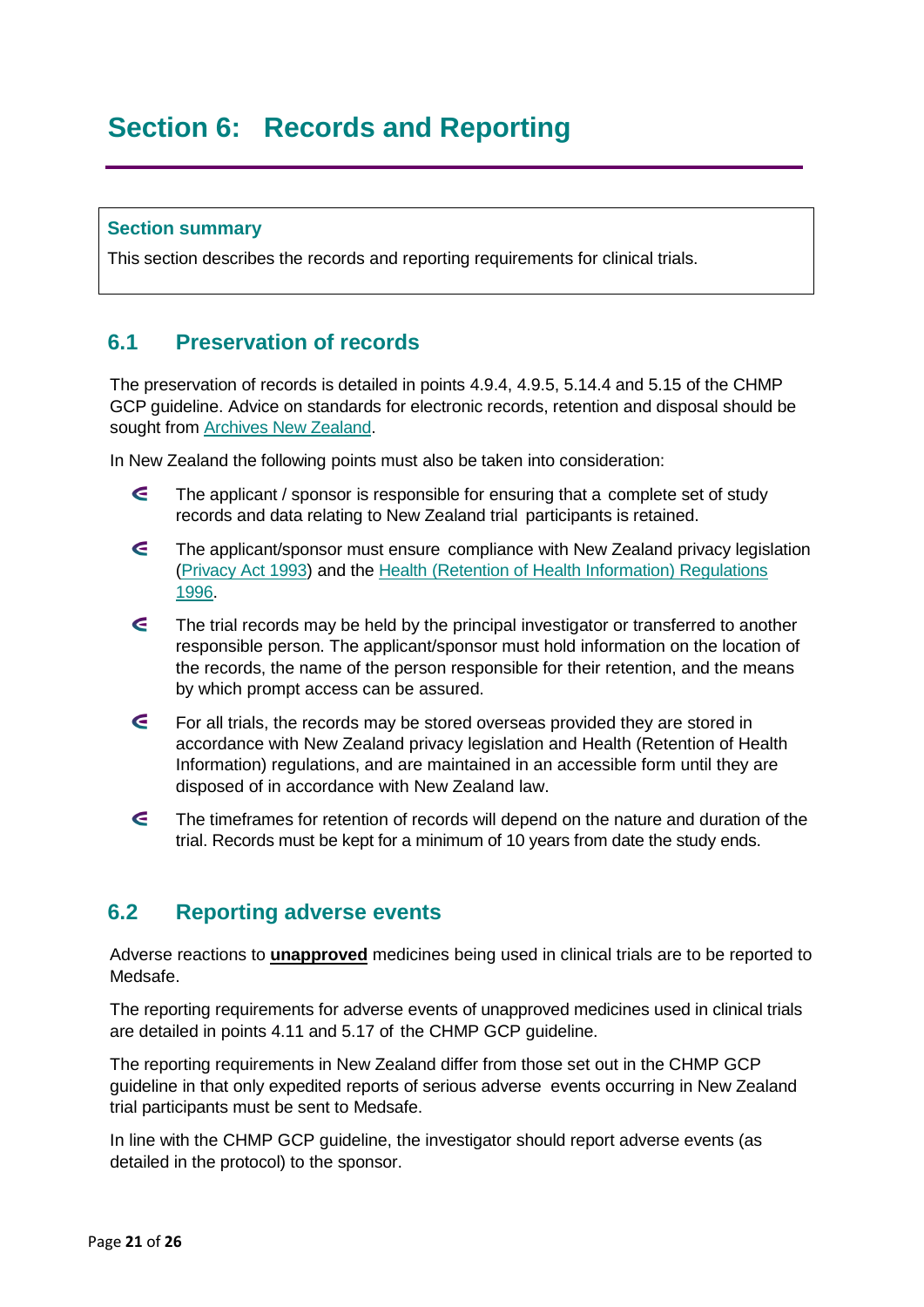### <span id="page-21-0"></span>**6.3 Reporting other adverse events**

The sponsor is required to hold reports of all (worldwide) SUSARs (suspected unexpected serious adverse reactions, as defined in [ICH guideline E2A\)](http://www.ich.org/fileadmin/Public_Web_Site/ICH_Products/Guidelines/Efficacy/E2A/Step4/E2A_Guideline.pdf). These reports should not be routinely sent to Medsafe, but must be held in an accessible form and made available to Medsafe on request.

The adverse event reporting requirements of the Health and Disability Ethics Committees are outlined in their [standard operating procedures.](https://ethics.health.govt.nz/operating-procedures)

All serious adverse reactions to **approved** medicines used in clinical trials should be reported to the Centre for Adverse Reactions [Monitoring](https://nzphvc-01.otago.ac.nz/carm-adr/carm.php) (CARM). Sponsors should follow the process for reporting adverse reactions in the [Guideline on the Regulation of Therapeutic Products in](http://www.medsafe.govt.nz/regulatory/Guideline/GRTPNZ/part-8-pharmacovigilance.pdf)  [New Zealand, Part 8: Pharmacovigilance.](http://www.medsafe.govt.nz/regulatory/Guideline/GRTPNZ/part-8-pharmacovigilance.pdf)

### <span id="page-21-1"></span>**6.4 Expedited reporting of suspected unexpected serious adverse reactions (SUSARs)**

The sponsor is required to report all fatal or life-threatening suspected unexpected serious adverse reactions (SUSARs) occurring in New Zealand trial participants where the treatment is known.

Adverse reactions occurring in a clinical trial's participants are considered to be unexpected if they are not outlined in the protocol and investigator's brochure, and are not defined study end-points.

Within 7 days of the sponsor receiving an investigator's report of a fatal or life-threatening SUSAR, the sponsor must send the report to Medsafe. Follow-up reports are required only if there is significant new information.

Medsafe does not require all other SUSARs that are not fatal or life-threatening to be reported within 15 days. These reports should not be routinely sent to Medsafe, but must be held in an accessible form and made available to Medsafe on request.

### <span id="page-21-2"></span>**6.5 Notifying Medsafe of actions relating to an investigational medicine**

Medsafe must be informed within 7 calendar days of the sponsor becoming aware, of any of the following actions, occurring in relation to an investigational medicine being used in a clinical trial in New Zealand:

- $\epsilon$ withdrawal from continued development
- $\epsilon$ withdrawal from the market in another jurisdiction, for any reason
- $\epsilon$ termination of an overseas study or a study in New Zealand due to serious or unexpected adverse events. The reasons for halting the study and the arrangements for halting the New Zealand arm of the study are required to be included in the report
- $\epsilon$ temporary halt for safety reasons to an overseas study also being conducted in New Zealand.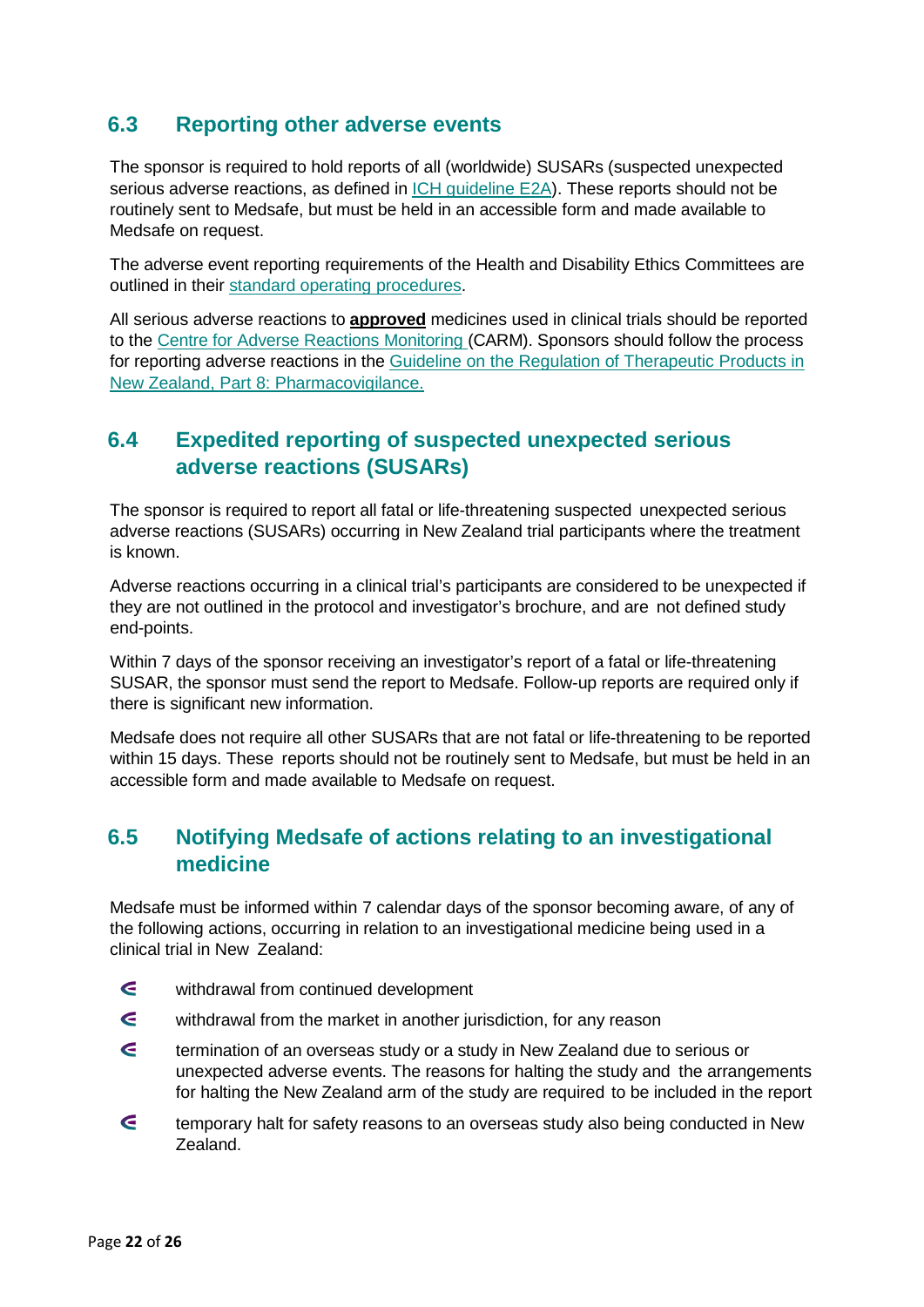### <span id="page-22-0"></span>**6.6 Study reporting requirements**

### <span id="page-22-1"></span>**6.6.1 Amendments to the trial**

Once the clinical trial has been approved, any changes to the trial protocol must be submitted and approved before they can be implemented. These include protocol amendments and changes to trial sites and/or investigators.

Changes to essential trial documents such as investigator brochures (see the CHMP GCP guideline for other examples) should be notified, together with the submission of the changed documents. However, these do not require prior approval. The changed documents should be submitted as soon as is practicable.

It is the applicant/sponsor's responsibility to keep the approval letter details up-to-date with regard to changes to sites and investigators. Applicants are reminded that Customs may not release investigational medicines to unapproved sites, or to investigators if they are not mentioned on the approval letter.

### <span id="page-22-2"></span>**6.6.2 Study progress reports**

Section [30\(7\)\(d\)\(ii\)](http://www.legislation.govt.nz/act/public/1981/0118/latest/DLM55429.html?search=ts_act_medicines%2Bact_resel&p=1) of the Act requires the sponsor to submit routine progress reports to Medsafe. Reports should be submitted online.

The first report should be sent to Medsafe not more than 6 months after the date of approval of the trial, whether or not recruitment of New Zealand trial participants has commenced.

Subsequent reports should be submitted at 6 monthly intervals throughout the duration of the trial in the New Zealand.

Medsafe should be informed when the New Zealand trial, or the New Zealand arm of a multinational trial, is completed. There is no need to continue submitting 6 monthly progress reports once the New Zealand arm has been completed, even if the trial continues elsewhere.

### <span id="page-22-3"></span>**6.6.3 Final report**

Section [30\(7\)\(d\)\(iii\)](http://www.legislation.govt.nz/act/public/1981/0118/latest/DLM55429.html?search=ts_act_medicines%2Bact_resel&p=1) requires a final report to be sent to Medsafe on termination of the clinical trial.

Prior to the End of Trial report being available, Medsafe should be sent a 'Notification of Conclusion of the Study' using a Post Approval Form (PAF) in Online Forms [https://nz.ethicsform.org.](https://nz.ethicsform.org/) This allows Medsafe to be informed the study has ended in New Zealand yet may be ongoing globally.

At the global End of Trial, a synopsis of the final report should be sent to Medsafe when available, using a Post Approval Form (PAF) in Online Forms [https://nz.ethicsform.org.](https://nz.ethicsform.org/)

The full report should not be routinely sent to Medsafe, but must be held in an accessible form and made available to Medsafe on request.

The reporting requirements of the Health and Disability Ethics Committees are outlined in their [standard operating procedures.](https://ethics.health.govt.nz/operating-procedures)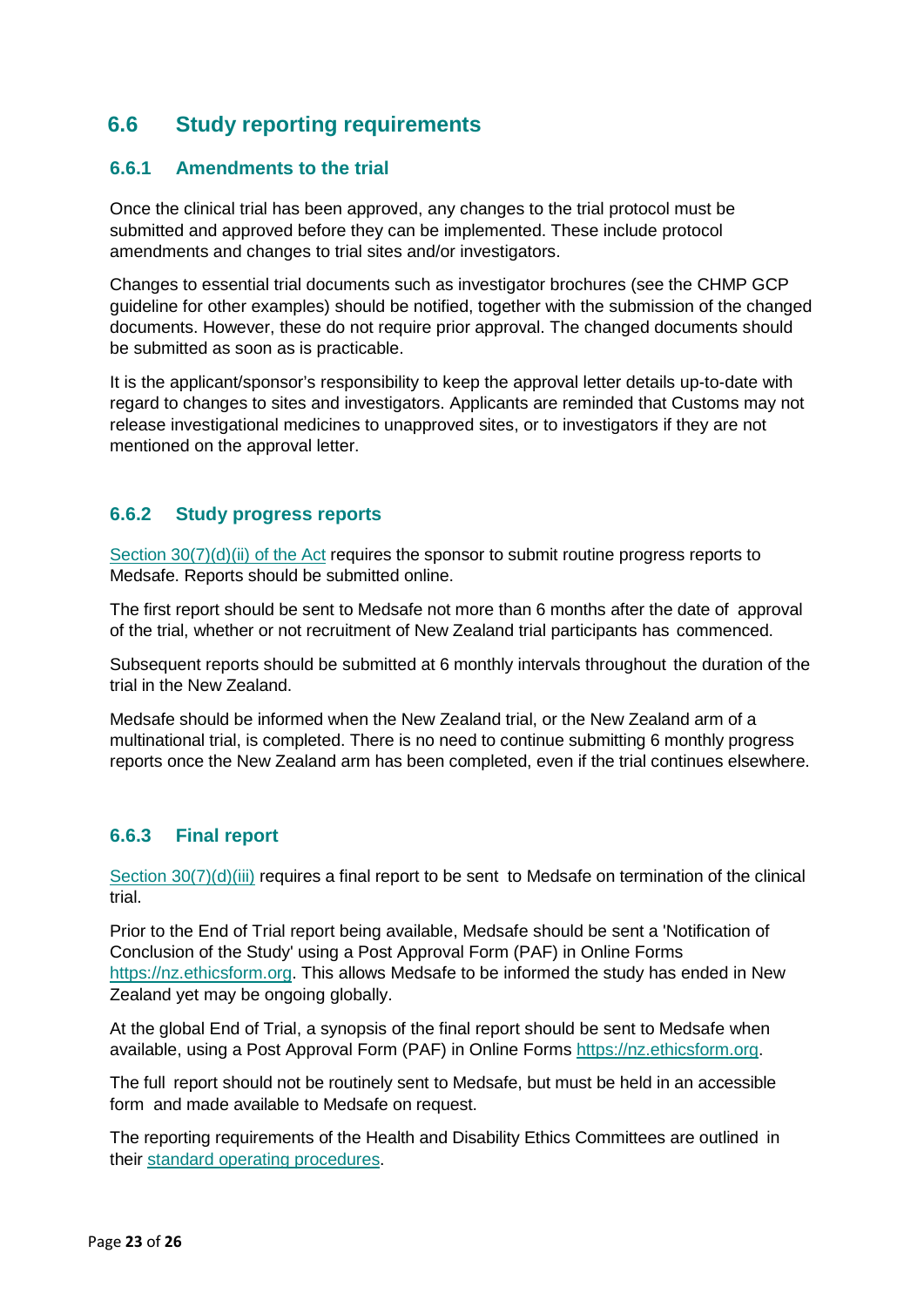### <span id="page-23-0"></span>**6.7 How to submit changes to clinical trials, adverse reaction reports and study reports to Medsafe**

All reports and applications related to clinical trials should be submitted using the online clinical trial application system at:

<https://nz.ethicsform.org/signin.aspx>

If you experience difficulties you may submit by email in order to meet deadlines.

Email: clinicaltrials@moh.govt.nz

and put in the subject line: **Attention**: Clinical Trial Co-ordinator.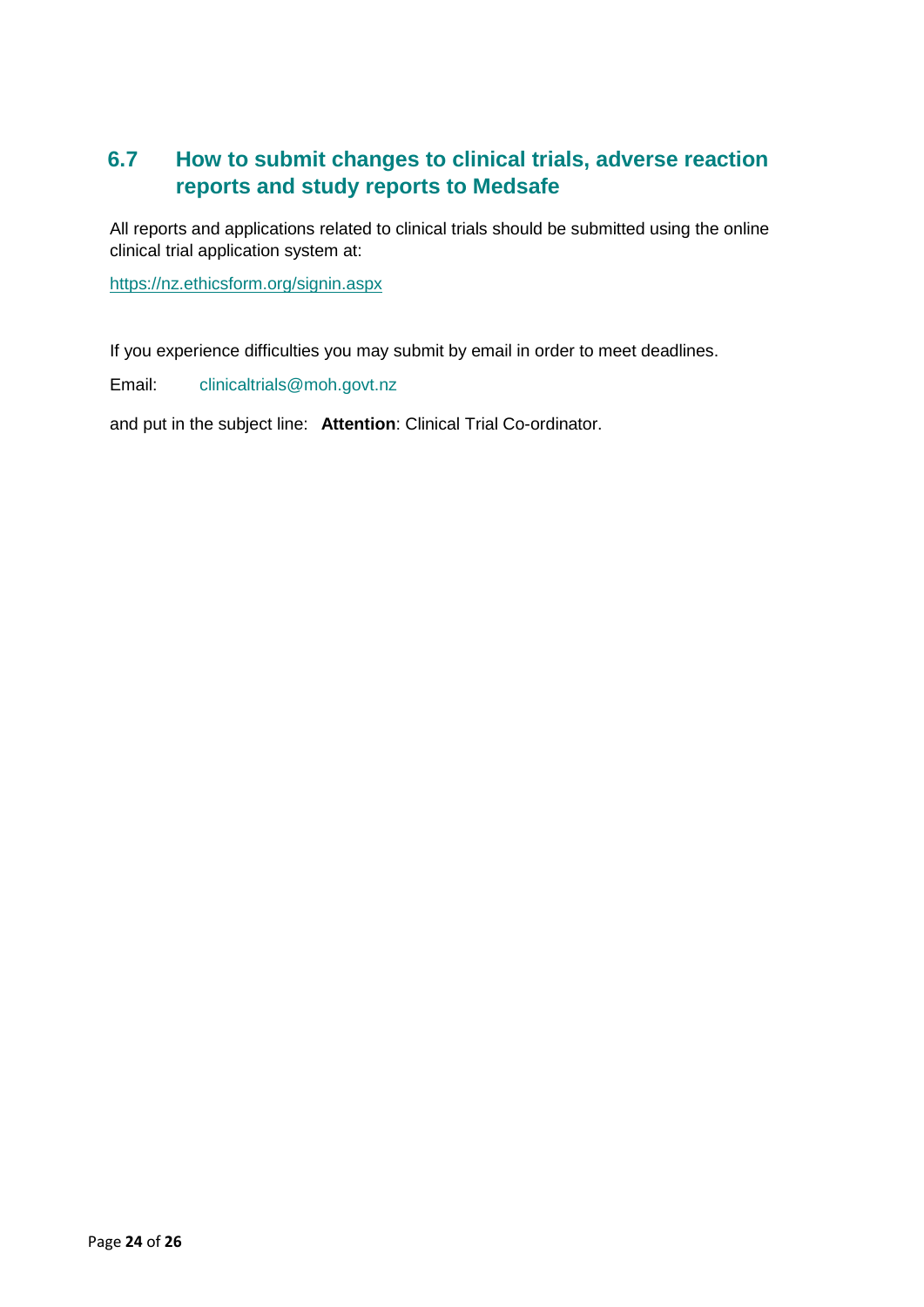### <span id="page-24-0"></span>**Appendix 1 - Essential documents to be submitted with a Clinical Trial application and to support changes proposed to be made to the trial**

### <span id="page-24-1"></span>**A1.1 Documents which must be included with the initial application**

- $\epsilon$ CV for Co-ordinating investigator
- $\epsilon$ CVs for other Investigators
- $\epsilon$ GMP certification for manufacturer
- $\epsilon$ GMP certification for packer
- $\epsilon$ Signed Investigator consent form / Signed protocol
- $\epsilon$ Investigator's Brochure
- $\epsilon$ Signed Protocol
- $\epsilon$ Sample labels

Applicants may submit any other documents which they consider are pertinent to the trial.

### <span id="page-24-2"></span>**A1.2 A minimum list of documents which should be submitted after approval**

- $\epsilon$ Adverse Event Reports as per Medsafe's guideline (see *Sections [6.2,](#page-20-2) [6.3,](#page-21-0) and [6.4](#page-21-1)*)
- $\epsilon$ CVs for new investigators
- $\epsilon$ Signed Investigator consent form / Signed protocol for new investigators
- $\epsilon$ Protocol Amendments including Note to Files and Protocol Clarification Letters
- $\epsilon$ Protocol deviations where they result in the suspension of a trial
- $\epsilon$ Six monthly progress reports
- $\epsilon$ Updated GMP certification for manufacturer
- $\epsilon$ Updated GMP certification for packer
- $\epsilon$ Updated Investigator's Brochure
- $\epsilon$ Updated labels

Applicants may submit any other documents which they consider are pertinent to the trial.

### <span id="page-24-3"></span>**A1.3 A minimum list of documents which should be submitted**